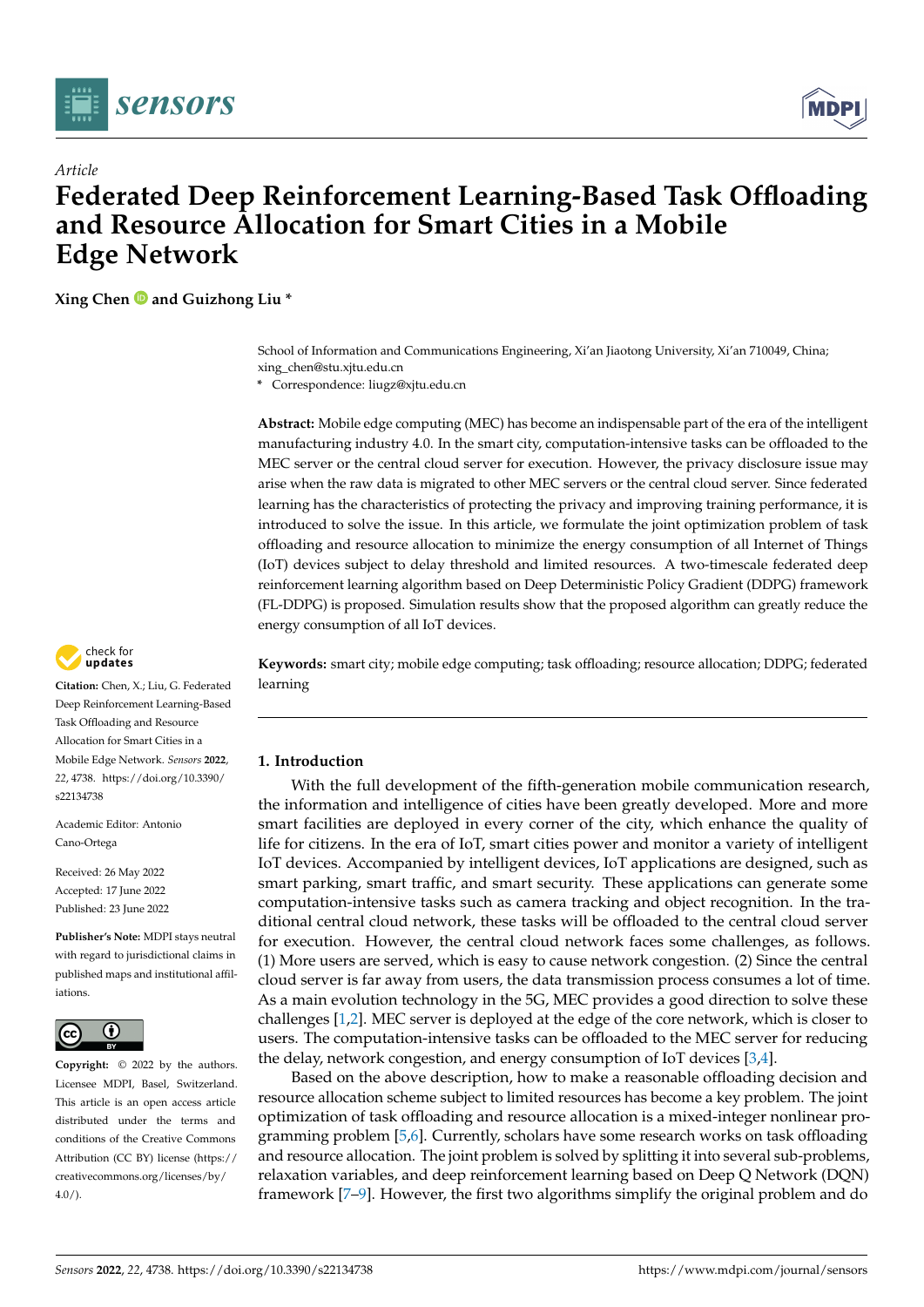not directly solve the joint optimization problem of task offloading and resource allocation. With the development of deep neural network, deep reinforcement learning has a good effect on solving environmental decision-making problems. However, the algorithm based on DQN framework is difficult to deal with the problem of fine-grained space or continuous space. Therefore, the deep reinforcement learning algorithm based on the DDPG framework is adopted in this article. The DDPG algorithm has a good effect in dealing with spatial continuous decision-making problems.

In order to obtain a better Quality of Experience (QoE), some research works adopted the cooperation method between MEC servers, or the unified scheduling method on the central cloud [\[10,](#page-17-8)[11\]](#page-17-9). However, these collaborative and centralized processing algorithms do not consider the privacy and security problems in the process of data migration and processing. Therefore, many users are reluctant to upload their private raw data to other MEC servers or the central cloud server. To tackle the problem, the federated learning technology is proposed by Google [\[12\]](#page-17-10). It is a distributed machine learning framework, which consists of one central server and a set of clients [\[13–](#page-17-11)[15\]](#page-17-12). The main idea of federated learning is to enable the data on clients to train their respective network models. Then, the parameters of clients are aggregated to update the network model on the server side. A better training model is obtained by the iteration between distribution and aggregation without sharing the raw data. Therefore, the federated learning is introduced into the joint optimization problem of this article to obtain a better optimization performance.

In this article, we focus on the joint optimization problem of task offloading and resource allocation based on privacy protection in smart city. The optimization objective is to minimize the energy consumption of all IoT devices within the delay threshold. Since the joint optimization is a mixed-integer nonlinear programming problem, it is difficult to solve it by the traditional programming algorithms. Therefore, based on the above description, a two-timescale federated deep reinforcement learning algorithm based on DDPG framework is proposed to solve the problem. The small timescale is to optimize the offload decision and the resource allocation scheme in each MEC server by training DDPG network. The large timescale is to aggregate the parameters of MEC servers in order to obtain a better training performance. The contributions of this paper can be summarized as follows:

- 1. We investigate the joint optimization problem of task offloading and resource allocation subject to the delay threshold and the limited resources. In the existing literature, the joint optimization problem is generally decomposed into multiple sub-problems. Therefore, a deep reinforcement learning algorithm based on DDPG framework is proposed to solve the joint problem. The DDPG is the combination of DQN and Actor-Critic (AC), which can solve the decision-making problem of continuous action space.
- 2. The federated learning is introduced into the deep reinforcement learning to enhance the training performance while protecting privacy and security. In terms of privacy and security, the federated learning only needs to upload the network parameters without the raw data. In terms of training performance, the federated learning is a distributed machine learning algorithm, which can obtain a better convergence.
- 3. Extensive numerical experiments demonstrate that our proposed algorithm has better convergence than the centralized algorithm, and obtains better performance gain than other comparison algorithms.

The rest of this article is organized as follows: Section [2](#page-2-0) presents the system model, including task model, communication model and computation model. Section [3](#page-3-0) presents the optimization problem and solution. Section [4](#page-5-0) provides the simulation results and evaluates the performance of the proposed algorithm. Section [5](#page-10-0) concludes this article.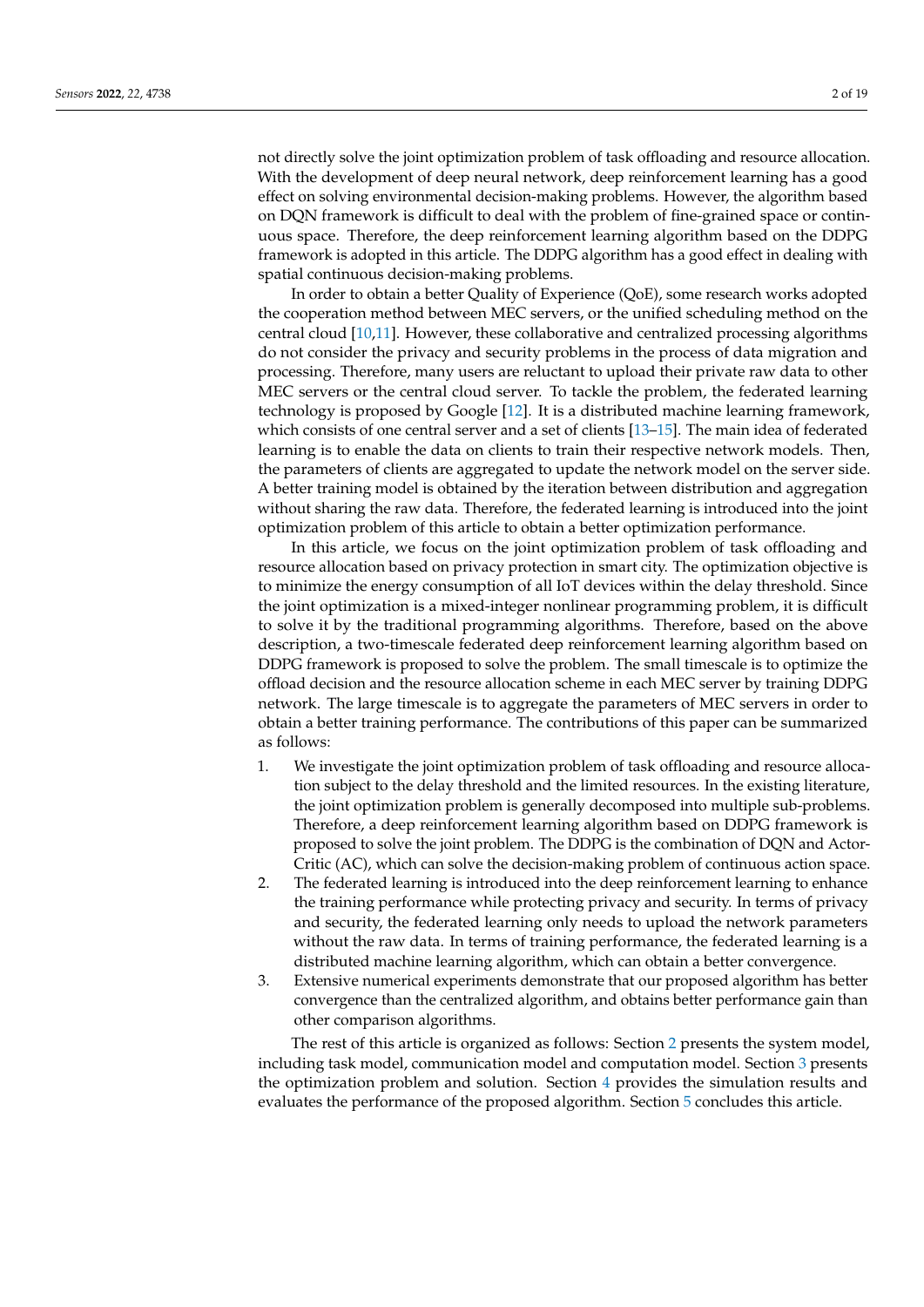#### <span id="page-2-0"></span>**2. Related Work**

The concept of MEC was put forward many years ago. In 2013, the world's first mobile edge computing platform was established by IBM and Nokia Siemens Network [\[16\]](#page-17-13). In 2014, the European Telecommunications Standards Institute (ETSI) proclaimed industry specifications for MEC, which was supported by IBM, Huawei, Intel, etc. Currently, most of the MEC research works focus on how to fully utilize the powerful computing and storage capacity of the MEC server to reduce delay and energy consumption of IoT devices [\[17\]](#page-17-14). Some popular contents are cached on the MEC server to reduce the delay and network backhaul load. Aung et al. [\[18\]](#page-17-15) proposed a social-aware vehicular edge computing architecture that solves the content delivery problem by using some of the vehicles in the network as edge servers that can store and stream popular content to close-by endusers. The computation-intensive applications can be offloaded to the MEC server for execution [\[19\]](#page-17-16). Apostolopoulos et al. [\[20\]](#page-17-17) proposed a joint problem of latency and energy minimization considering the data offloading characteristics of the end nodes. In this article, we only focus on the computing resource allocation of the MEC server.

The task offloading problem in the communication system will inevitably involve task scheduling, the allocation of computing and transmission resources [\[21](#page-17-18)[,22\]](#page-17-19). Therefore, the problem can be easily regarded as a joint optimization problem of task offloading and resource allocation, which is a mixed-integer nonlinear programming problem. There are generally three types of algorithms to solve the problem. The first type of algorithm is to split the joint optimization problem into multiple sub-problems [\[7,](#page-17-6)[23\]](#page-17-20). Zhao [\[24\]](#page-18-0) formulated the joint optimization problem task offloading and resource allocation and decomposes it into three sub-problems named as offloading ratio selection, transmission power optimization, and sub-carrier and computing resource allocation. The joint optimization problem was decomposed into two-level sub-problems and solved by the iterative algorithm [\[25\]](#page-18-1). This type of algorithm is not a joint optimization algorithm for the original problem, and the efficiency of iterative optimization for several sub-problems is not high. The second type of algorithm is to relax the variables in the optimization problem [\[8\]](#page-17-21). Masoufdi [\[26\]](#page-18-2) investigated the power minimization problem for the mobile devices by data offloading in a multi-cell multi-user Orthogonal Frequency Division Multiple Access (OFDMA) network. To solve the problem, it was converted to the convex form using variable changing, Difference of Convex (DC) approximation, adding a penalty factor, and relaxing the binary constraints. The lower bound and upper bound of the joint optimization problem were considered and the semi-definite relaxation and rounding methods were exploited to obtain the offloading decision [\[27\]](#page-18-3). The mixed integer nonlinear programming problem is transformed into a nonlinear programming problem by variable relaxation. Then, it is solved by iterative algorithm or genetic algorithm. Undoubtedly, the type of algorithm has a lower efficiency. The third type of algorithm is to use the deep reinforcement learning algorithm to solve the optimization problem. Li et al. [\[9\]](#page-17-7) investigated the resource allocation scheme for vehicle-to-everything communications, and proposed the optimization problem of resource blocks allocation and vehicle transmission power allocation. A reinforcement learning based on DQN framework was designed to solve this problem. Suh et al. [\[28\]](#page-18-4) proposed a DQN algorithm based network slicing technique to calculate the resource allocation policy, maximizing the long-term throughput while satisfying the Quality of Service (QoS) requirements in the beyond 5G systems. Since it is difficult for DQN algorithm to deal with the problem of fine-grained space or continuous space, a deep reinforcement learning algorithm based on DDPG framework is proposed to solve the joint optimization problem in this article.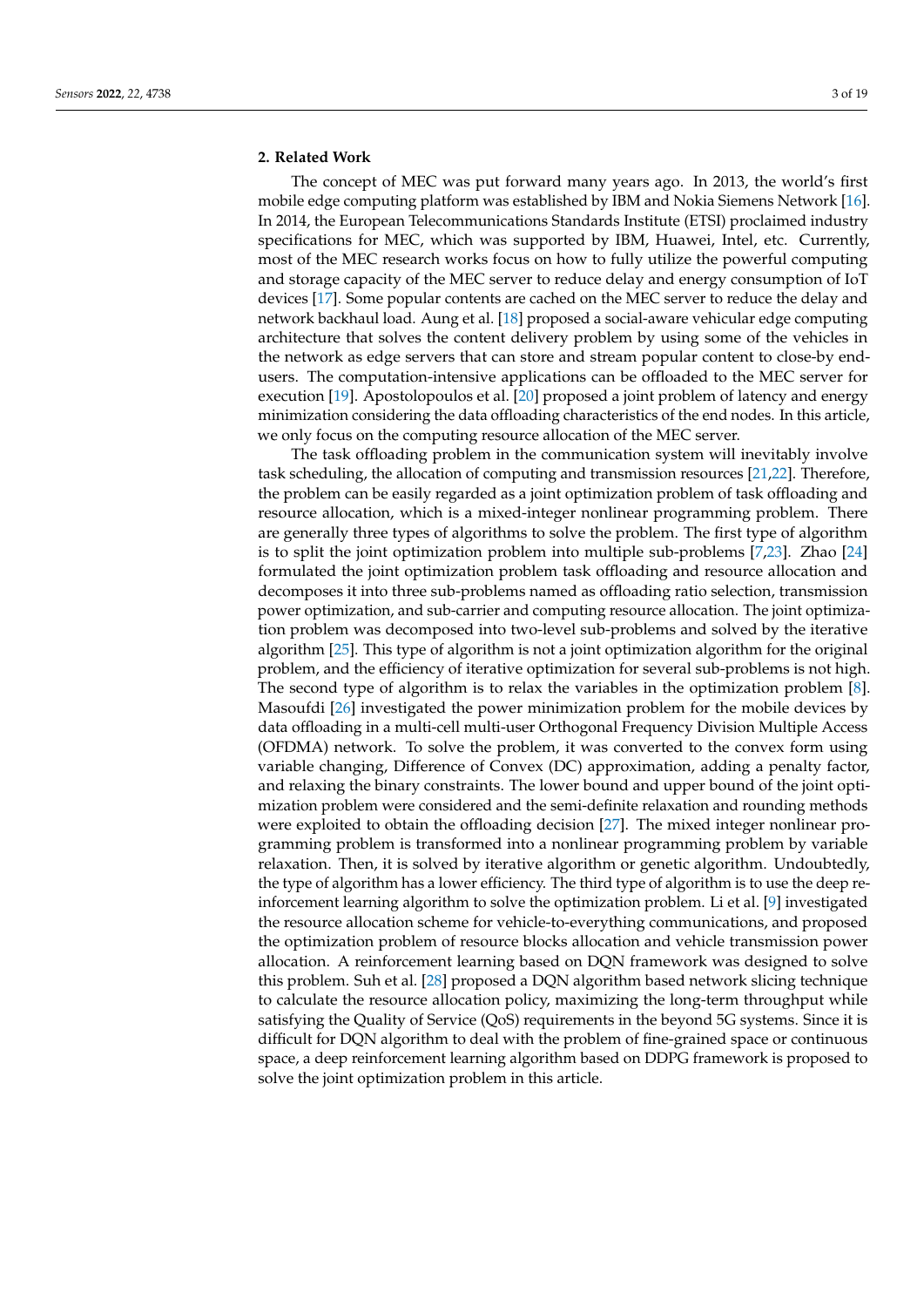To improve resource utilization and algorithm performance, some research works adopted the cooperation methods, such as Cloud-MEC, MEC-MEC, Cloud-MEC-Device. Naouri et al. [\[29\]](#page-18-5) proposed a three-layer task offloading framework, which consisted of the device layer, cloudlet layer and cloud layer. A cloud-MEC collaborative computation offloading scheme was proposed in vehicular networks [\[24\]](#page-18-0). Chen et al. [\[30\]](#page-18-6) studied an energy-efficient task offloading and resource allocation scheme for Augmented Reality (AR) in a multi-MEC collaborative system. Monia et al. [\[31\]](#page-18-7) investigated the joint task assignment and power control problems for Device-to-Device (D2D) offloading communications with energy harvesting. A layered optimization method is proposed to solve this problem by decoupling the energy efficiency maximization problem into power allocation and offloading assignment. However, these collaborative and centralized processing algorithms do not consider the privacy and security problems in the process of data migration and processing. As a result, many users are reluctant to upload their private raw data to other MEC servers or the central cloud server. To solve this problem, federated learning is introduced in this article, which not only protects privacy but also improves the performance of the model.

# <span id="page-3-0"></span>**3. System Model**

In this article, a system model for the smart city in a mobile edge network is established, which consists of three layers: IoT device, MEC server and Central Cloud, as shown in Figure [1.](#page-4-0) The central cloud is an auxiliary role, which helps the MEC server obtain a better decision-making mechanism by aggregating the neural network parameters of each edge server. The MEC server has a powerful computing capacity, which can quickly process the tasks offloaded by IoT devices. The IoT devices can generate some tasks with strict computing requirements. Since the IoT devices have limited computing resources and limited energy, the computing tasks need to be offloaded to the MEC server for processing. In consideration of security and privacy issues, IoT devices can only offload their tasks to the trusted MEC server, not to the central cloud server. We denote the central cloud, the set of MEC servers and the set of IoT devices (the set of applications) by Γ, *k* ∈ {1, 2, . . . , *K*} and  $n \in \{1, 2, \ldots, N\}$ , respectively. We believe that IoT devices are special devices, and each IoT device corresponds to an application. We assume that each IoT device only requests one task at the same time and the network state is constant during task processing. The specific workflow of the system is as follows. First, IoT devices generate the tasks and send the relevant information to the MEC server through the base stations at the same time. Second, a decision on offloading and resource allocation is made according to the collected task information and network status. Finally, these tasks are executed according to the offloading decision and resource allocation schemes.

#### *3.1. Task Model*

In the smart city scenario, there are a large number of different types of applications (such as smart security, smart traffic, smart parking, smart lamp and so on). These applications have lower real-time requirements than AR applications. Therefore, we set the delay threshold of these applications to the same, which is denoted by *T*. To describe the parametric context of each application task, we define a tuple representation as  $\phi_n = (\omega_n, \phi_n)$ . Specifically,  $\omega_n$  and  $\varphi_n$  denote the data size (bit) and the computing workload (CPU cycles) of the task generated by IoT device *n*, respectively. The relationship between  $\omega_n$  and  $\varphi_n$  is expressed as  $\varphi_n = \eta_n \cdot \omega_n$ , where  $\eta_n$  denotes the computing workload per bit. In this article, the offloading decision is denoted by  $\alpha_n \in \{0,1\}$ . If  $\alpha_n = 0$ , the application task requested by IoT device *n* will not be offloaded to the edge server and will be processed on the IoT device *n*. If *α<sup>n</sup>* = 1, the application task requested by IoT device *n* will be offloaded to the MEC server. The import notations used in the rest of this article are summarized in Table [1.](#page-4-1)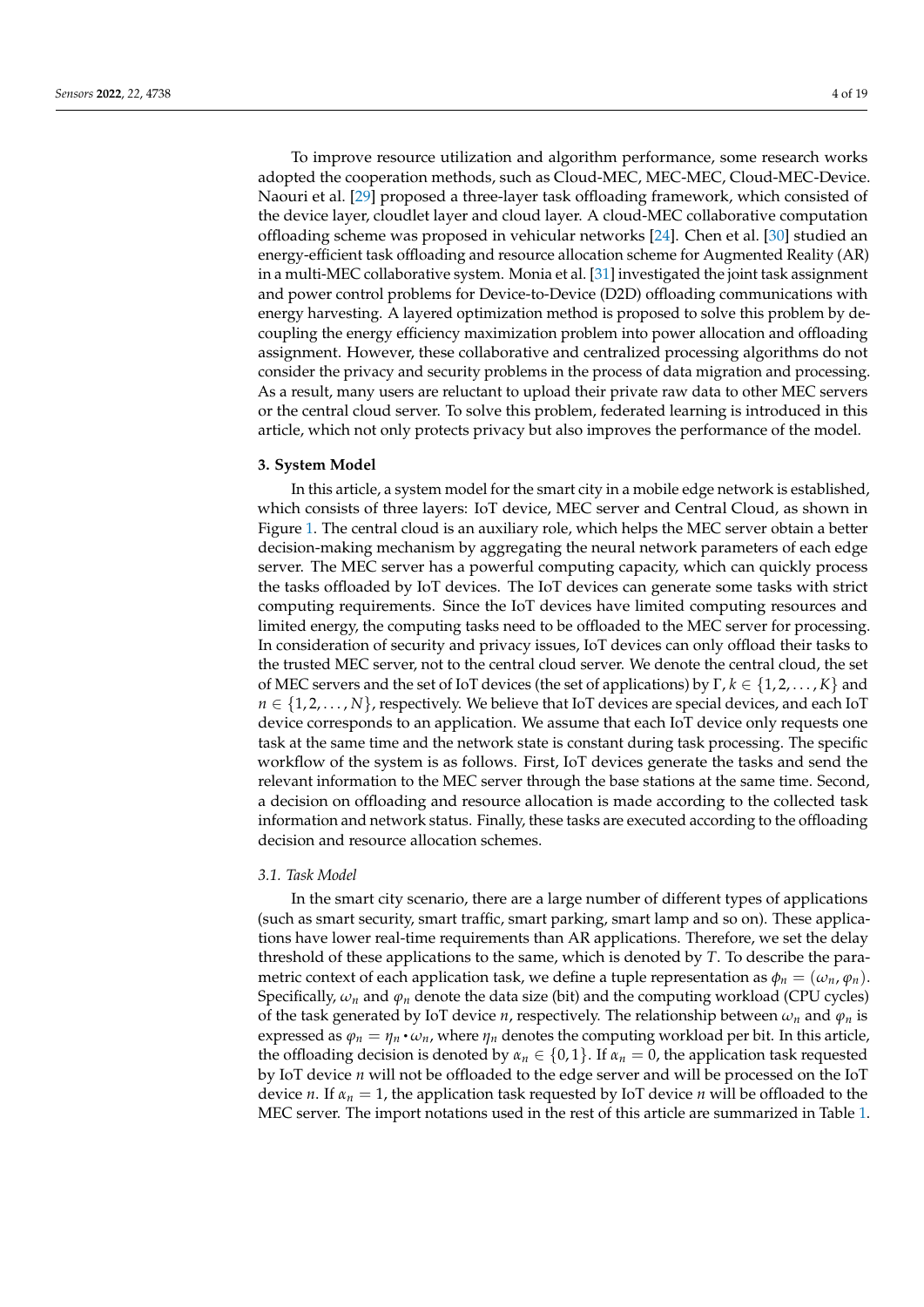| <b>Notation</b> | Definition                                                        |
|-----------------|-------------------------------------------------------------------|
| $\Gamma$        | Central cloud                                                     |
| k               | Index of MEC server                                               |
| n               | Index of IoT device                                               |
| $\omega_n$      | Data size of IoT device <i>n</i>                                  |
| $\varphi_n$     | Total computing workload of IoT device <i>n</i>                   |
| $\eta_n$        | Computing workload of IoT device <i>n</i> per bit                 |
| $\alpha_n$      | Offloading decision of IoT device $n$                             |
| $B_n$           | Number of sub-bandwidth allocated to IoT device $n$               |
| B               | System bandwidth                                                  |
| D               | Number of sub-bands                                               |
| $h_n$           | Uplink channel gain between the base station and IoT device $n$   |
| $p_n$           | Transmission power of IoT device $n$                              |
| $f_n$           | Computing resources allocated by the MEC server to IoT device $n$ |
| T               | Delay threshold of all IoT device                                 |

<span id="page-4-1"></span>

<span id="page-4-0"></span>

**Figure 1.** System Model.

# *3.2. Communication Model*

In this article, we consider the system with the OFDMA as the multiple access technology, in which the system bandwidth *B* is divided into *D* equal orthogonal sub-bands.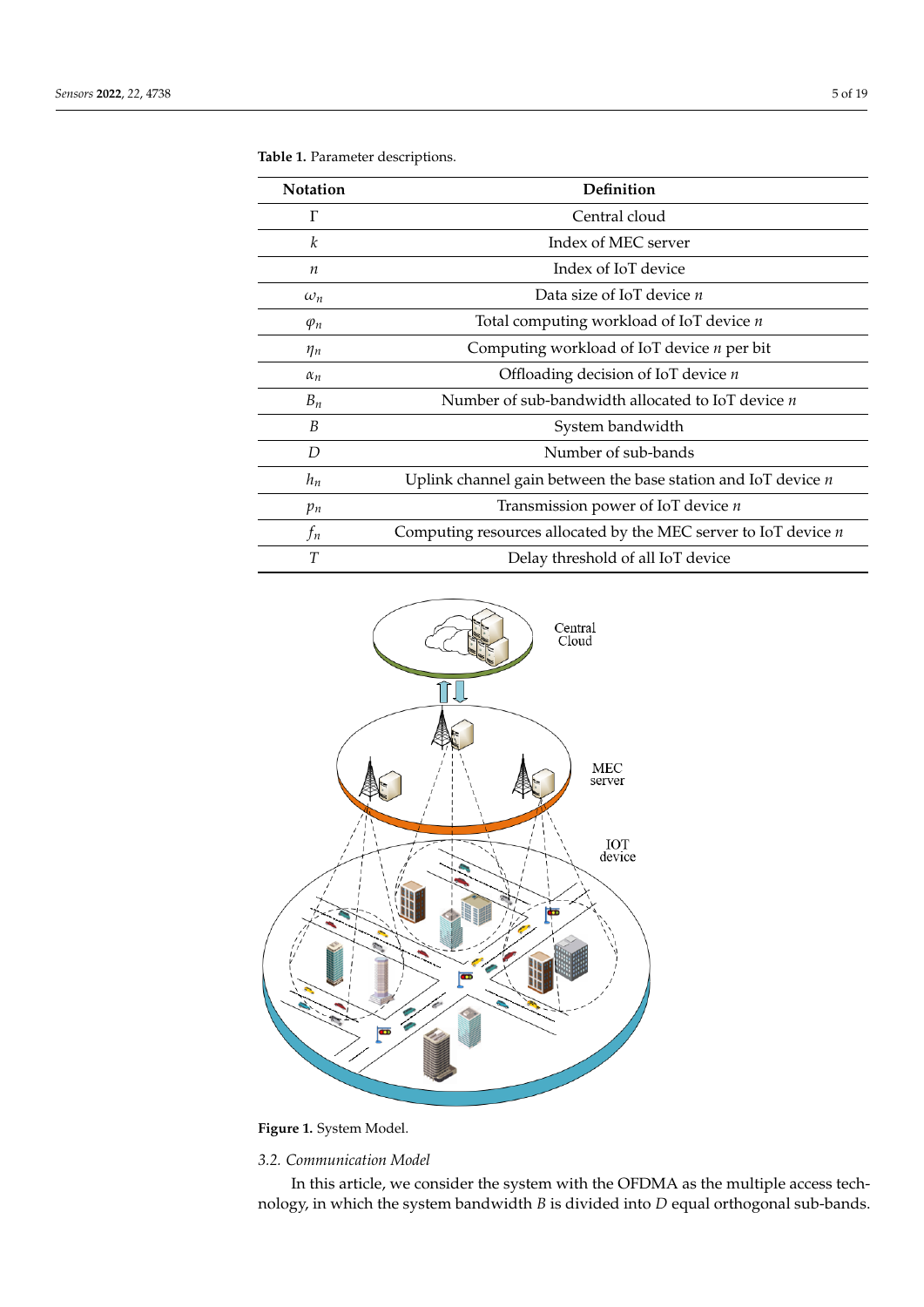In view of the OFDMA mechanism, interference is ignored due to the exclusive subcarrier allocation [\[25](#page-18-1)[,32](#page-18-8)[–34\]](#page-18-9). Therefore, we do not consider interference from other IoT devices in this article. A sub-band can only be allocated to one IoT device, but an IoT device can be allocated multiple sub-bands. Since the amount of data that needs to be returned to the IoT device after processing is very small, the time consumption in process of downlink transmission is not considered. Let *B<sup>n</sup>* denotes the number of sub-bandwidths allocated to IoT device *n*.  $p_n$  denotes the transmission power of IoT device *n*.  $h_n$  denotes the uplink channel gain between the base station and IoT device *n* corresponding to a white Gaussian noise channel, which incorporates distance based path loss model and independent Rayleigh fading. Then, the uplink transmission rate  $r_n^{\mu p^*}$  can be calculated by

$$
r_n^{up} = B_n \frac{B}{D} \log_2 \left( 1 + \frac{p_n h_n}{\delta^2} \right) \tag{1}
$$

where  $\delta^2$  denotes the noise power. Therefore, the transmission time  $t_n^{\mu p}$  and the energy consumption  $e_n^{\mu p}$  of uplink transmission can be calculated by

$$
t_n^{\mu p} = \frac{\omega_n}{r_n^{\mu p}}\tag{2}
$$

$$
e_n^{\mu p} = t_n^{\mu p} \cdot p_n \tag{3}
$$

#### *3.3. Computation Model*

In this article, the task generated by IoT device can be offload to the MEC server in order to reduce the energy consumption of the IoT device when the network is in good state. If the network state is bad, the task can only be executed on the IoT device. Next, two situations are described in detail, respectively.

#### 3.3.1. Processing at MEC Server

Let  $f_n$  denotes the computing resources allocated by the MEC server to the task generated by IoT device *n*. Then, the execution time  $t_n^{\text{MEC}}$  can be calculated by

$$
t_n^{MEC} = \frac{\varphi_n}{f_n} \tag{4}
$$

#### 3.3.2. Processing at IoT Device

According to the optimization objective, if the task is processed on the IoT device, the energy consumption is the smallest when the delay is equal to the delay threshold. Therefore, the processing time  $t_n^{IoT}$  and the energy consumption  $e_n^{IoT}$  can be calculated by

$$
t_n^{IoT} = T \tag{5}
$$

$$
e_n^{IoT} = \kappa \cdot (\frac{\varphi_n}{T})^2 \cdot \varphi_n \tag{6}
$$

where  $\kappa$  is the energy coefficient, which depends on the chip architecture [\[35–](#page-18-10)[37\]](#page-18-11). In this article, according to the work in [\[38\]](#page-18-12), we set  $\kappa = 10^{-25}$ .

#### <span id="page-5-0"></span>**4. Two-Timescale Joint Optimization of Task Offloading and Resource Allocation**

In this section, the joint optimization of task offloading and resource allocation is formulated, and it is considered as Markov Decision Process (MDP). A deep reinforcement learning algorithm based on DDPG framework is proposed to solve this problem. In order to protect user privacy and improve the training performance of the deep neural network, Federated learning is introduced into the training model. A two-timescale federated reinforcement learning algorithm is proposed. The small timescale is to train the scheme of task offloading and resource allocation on each MEC server. The large timescale is to aggregate the trained model parameters on the central cloud server. The two-timescale are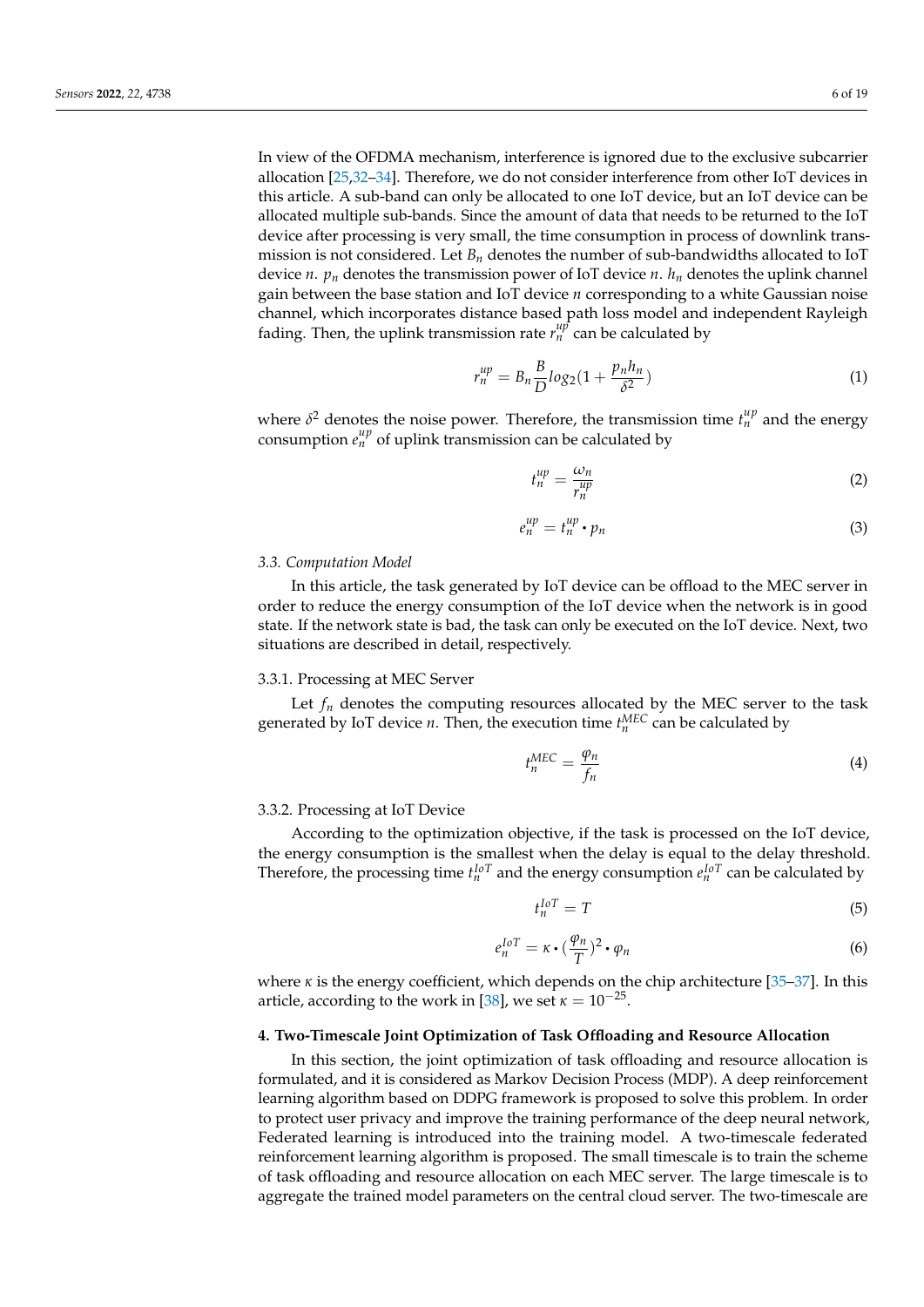executed alternately to obtain better training performance. In this article, since the central cloud server and MEC servers are connected by the wired network, the time consumption caused by parameters upload is not considered. The detail of problem formulation and solution are described as follows.

#### *4.1. Problem Formulation*

According to the above computation and communication models, the total time consumption and the energy consumption can be calculated by

<span id="page-6-2"></span>
$$
t_n = \alpha_n \cdot (t_n^{up} + t_n^{MEC}) + (1 - \alpha_n) \cdot t_n^{loT}
$$
 (7)

<span id="page-6-1"></span>
$$
e_n = \alpha_n \cdot e_n^{\mu p} + (1 - \alpha_n) \cdot e_n^{\text{IoT}} \tag{8}
$$

The mathematical model with the objective of minimizing the energy consumption of all IoT devices subject to the latency requirement and the limited resources, is as follows:

<span id="page-6-0"></span>
$$
\min_{B_n, f_n, \alpha_n} \sum_{n=1}^{N} e_n
$$
\ns.t.\n  
\n(c1)  $t_n \leq T$   
\n(c2)  $\sum_{n=1}^{N} B_n \leq B$   
\n(c3)  $\sum_{n=1}^{N} f_n \leq F^{\text{MEC}}$   
\n(c4)  $\alpha_n \in \{0, 1\}$ 

where *F MEC* denotes the total computing resources of the MEC server. For the constraints, constraint (*c*1) indicates that the execution time of the IoT device *n* cannot exceed the delay threshold to ensure the QoE. We believe that as long as the processing time of the IoT task is within the delay threshold, a satisfactory user experience can be obtained. For example, in the community access control system, if the delay threshold of the face recognition system is 0.1 s, the user experience can be satisfied as long as the face recognition is completed within 0.1 s. Since users have the same QoE for completing face recognition within 0.1 s and 0.01 s, there is no need to pursue a lower processing time, which is meaningless in real scenes. Constraint (*c*2) indicates that the number of allocated sub-bandwidth cannot exceed the total bandwidth of base station. Constraint (*c*3) indicates that the computing resources allocated to all IoT devices by the MEC server cannot exceed the total computing resources of the MEC server. Constraint (*c*4) indicates that the task of IoT device is either processed on the MEC server or the IoT device *n*. If  $\alpha_n = 0$ , the task of IoT device will be processed on the IoT device. If  $\alpha_n = 1$ , the task of IoT device will be offloaded to the MEC server.

# *4.2. Small Timescale Policy Based on Deep Reinforcement Learning*

In this subsection, the joint optimization problem is modeled as MDP, and a deep reinforcement learning based on DDPG framework is proposed to solve it. The common model of reinforcement learning is the standard MDP. Therefore, several elements of MDP are introduced in detail below.

## 4.2.1. State Space

State is the description of the environment, which will change after an action is generated by the agent. In this article, the MEC server is modeled as an agent to optimize the energy consumption of all IoT devices. Let  $s_t = (s_t^1, s_t^2, \ldots, s_t^U)$  denotes the state of MDP at time *t*. The state includes four parts: (1) the task size, the computing workload, the channel state of all IoT devices; (2) the computing resources of the MEC server; (3) the bandwidth of the base station; (4) the resource allocation scheme at the current time. The value range of all data in the state is  $[0, 1]$ .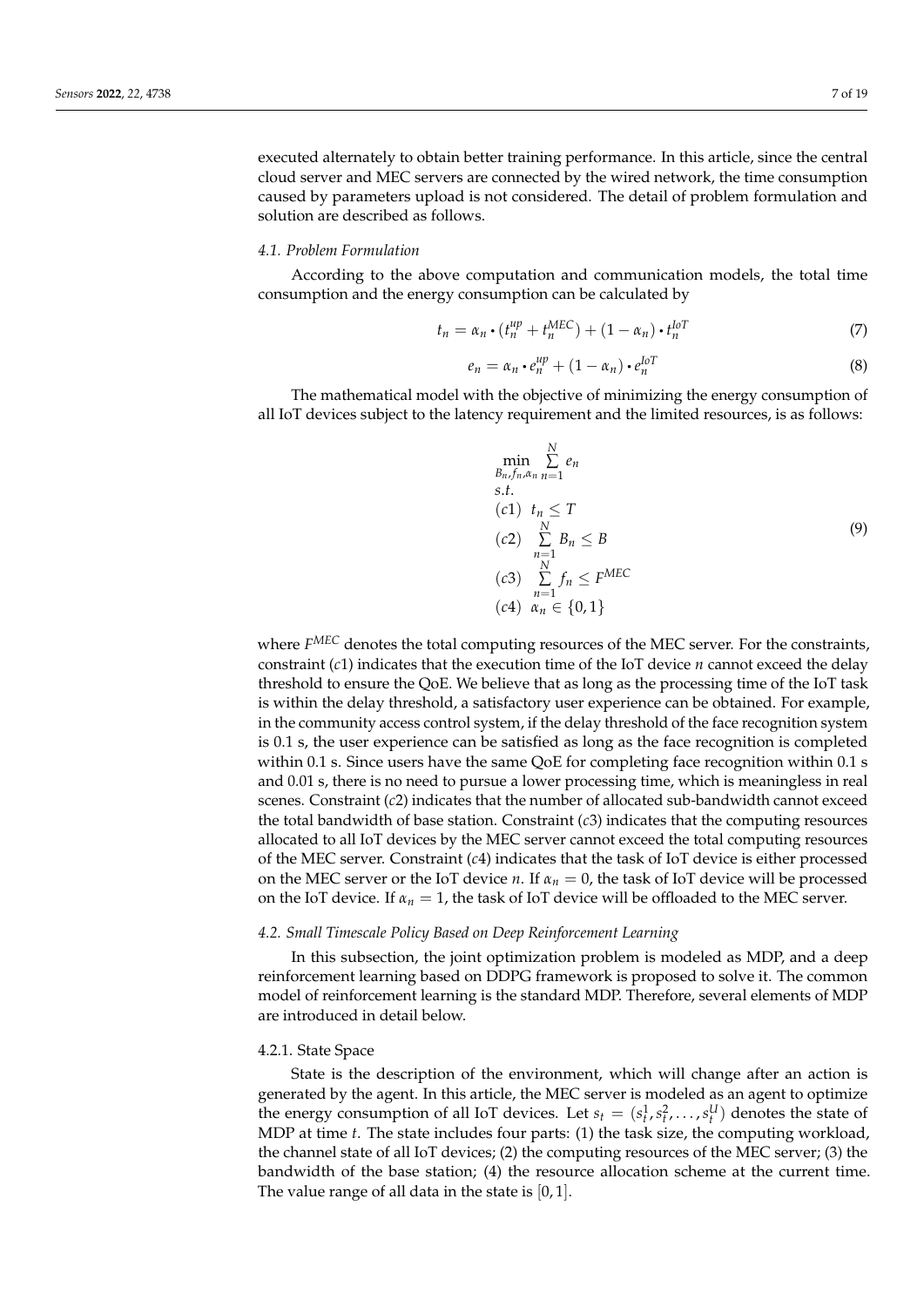#### 4.2.2. Action Space

Action is the description of agent behavior, which is the result of the optimization scheme. Let  $a_t = (a_t^1, a_t^2, \dots, a_t^L)$  denotes the action of MDP at time *t*, which includes the change of computing and communication resources. The action space corresponds to Part 4 of the state space one by one. The value range of all data in the action is  $[-1, 1]$ .

#### 4.2.3. Reward

After the agent takes an action, reward is the feedback of environment to agent. Let *r<sup>t</sup>* denotes the reward of MDP at time *t*. The objective of this article is to minimize the energy consumption of all IoT devices subject to the system resources and delay threshold. Therefore, the reward is set to two progressive steps. The first step is to ensure the system resources constraints, as follows:

<span id="page-7-2"></span>
$$
r = \chi_1 \cdot \sum_{u=1}^{U} \left( (s^u - 1) \cdot \varepsilon (s^u - 1) - s^u \cdot \varepsilon (-s^u) \right)
$$
  
+ 
$$
\chi_2 \cdot \left( \sum_{n=1}^{N} B_n - B \right) \cdot \varepsilon \left( \sum_{n=1}^{N} B_n - B \right)
$$
  
+ 
$$
\chi_3 \cdot \left( \sum_{n=1}^{N} f_n - F^{MEC} \right) \cdot \varepsilon \left( \sum_{n=1}^{N} f_n - F^{MEC} \right) + b_1
$$
 (10)

The second step is to minimize the energy consumption of all IoT devices, as follows:

<span id="page-7-1"></span>
$$
r = \chi_4 \cdot exp\big(-\sum_{n=1}^{N} e_n / N\big) \tag{11}
$$

where  $\chi_1$ ,  $\chi_2$ ,  $\chi_3$ ,  $\chi_4$ ,  $b_1$  are constants. The purpose is to make rewards develop in a good direction. Specifically, the reward setting algorithm is illustrated in Algorithm [1.](#page-7-0)

**Algorithm 1:** Reward calculation algorithm

```
Input: new state s_{t+1} \leftarrow environment(s_t, a_t)
Output: rt
Initialize the reward r_t = 0if c2, c3 of (9) then
   for each IoT n = 1, 2, ..., N do
       Calculate e_n (\alpha_n = 0(8)
       Calulate t_n (\alpha_n = 1(7)
       if t_n (\alpha_n = 1)\leq T then
          Calculate e_n (\alpha_n = 1(8)
          if e_n (\alpha_n = 0) > e_n (\alpha_n = 1) then
           e_n = e_n(\alpha_n = 1)else
           e_n = e_n(\alpha_n = 0)else
       e_n = e_n(\alpha_n = 0)Calculate the reward for energy consumption of all IoT devices according to
    Equation (11)
else
   Calculate the reward of resources constraint according to Equation (10)
```
# 4.2.4. DDPG-Based Solution

The DDPG algorithm is a paradigm of the reinforcement learning method, which is the combination of AC and DQN. The specific network structure is shown in Figure [2.](#page-8-0) The training process of the network is carried out according to the numbers in the Figure [2.](#page-8-0) The input of the actor network is the state, and the output is the determined action value.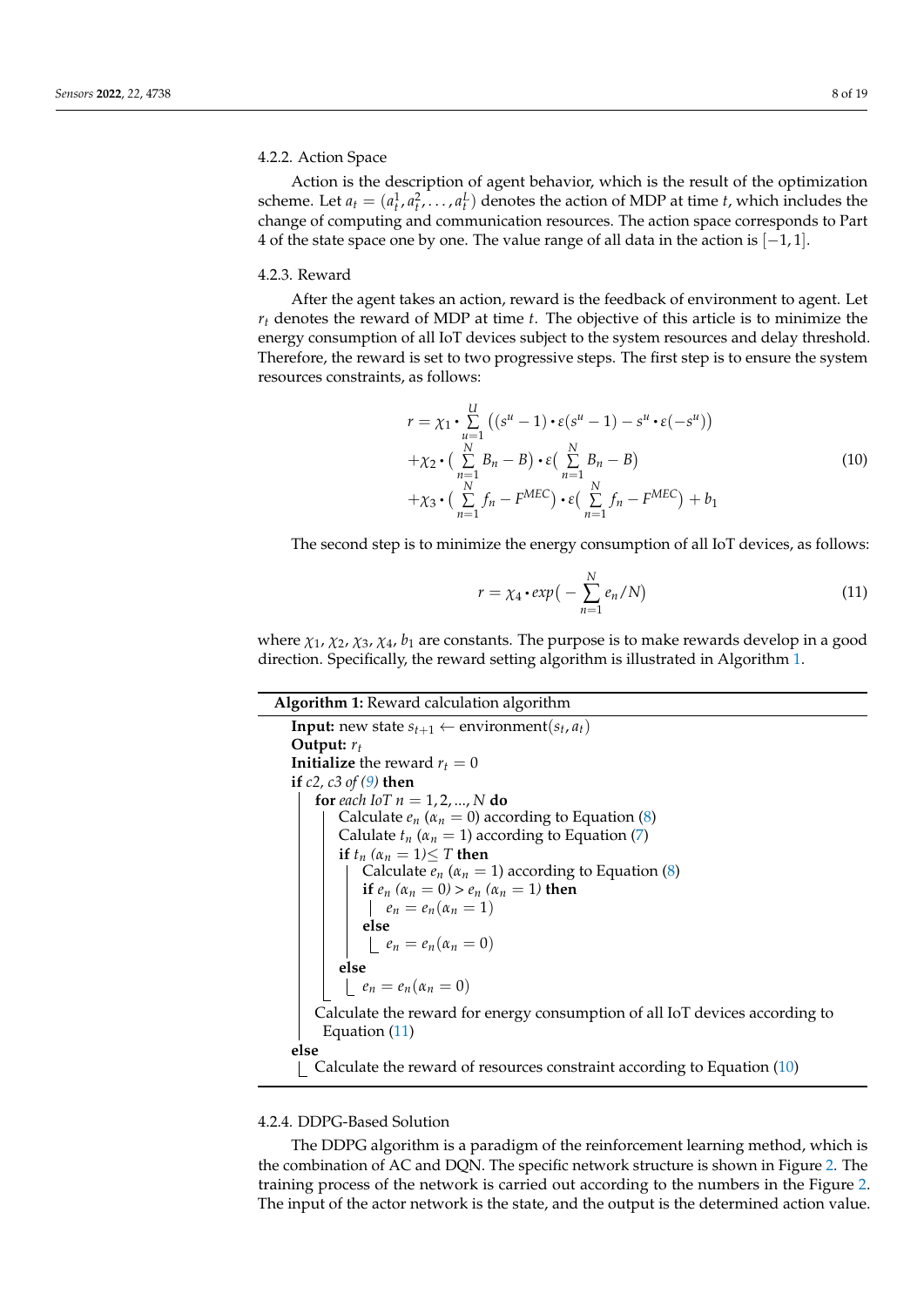The input of the critic network is the state and the action, the output is the *Q* value. The actor network consists of the evaluation network  $\mu$  with parameter  $\bar{\theta}^{\mu}$  and the target network  $\mu'$ with parameter  $\theta^{\mu'}$ . The critic network consists of the evaluation network *Q* with parameter *θ*<sup>Q</sup> and the target network *Q'* with parameter  $θ$ <sup>Q'</sup>. Since the experience replay method is adopted, the data  $(s_t, a_t, s'_t, r_t)$  are stored in the replay buffer according to the format of  $(s, a, s', r)$ . The parameters of critic network are updated by minimizing the loss,

<span id="page-8-1"></span>
$$
Loss = \frac{1}{X} \sum_{j=1}^{X} (y_j - Q(s_j, a_j | \theta^Q))^2
$$
 (12)

<span id="page-8-2"></span>
$$
y_j = r_j + \gamma \cdot Q'(s'_j, \mu'(s'_j | \theta^{\mu'}) | \theta^{Q'}) \tag{13}
$$

where *X* denotes the size of mini batch data, and *γ* denotes the discount factor. The actor network is updated according to the feedback of the critic network as follows:

<span id="page-8-3"></span>
$$
\nabla_{\theta} J \approx \frac{X}{X} \sum_{j=1}^{X} (\nabla_{a} Q(s_{j}, a_{j} | \theta^{Q})|_{a_{j} = \mu(s_{j})} \cdot \nabla_{\theta^{\mu}} \mu(s_{j} | \theta^{\mu}))
$$
(14)

DDPG framework has the characteristics of centralized training and decentralized execution. After the training is completed, the state is input into the actor network to obtain the offloading decision and resource allocation scheme.

<span id="page-8-0"></span>

**Figure 2.** Convergence property of different algorithm.

4.2.5. Computational Complexity Analysis

Floating Point Operations (FLOPs) can be used to measure the computational complexity of the algorithm or model. The proposed algorithm is a reinforcement learning algorithm based on DDPG framework. The DDPG framework consists of an actor network and a critic network. In this article, the actor network is composed of three full connection layers, and the critic network is composed of four full connection layers. The FLOPs of a full connection layer is  $2 \times I \times Q$ , where *I* denotes the number of input neurons and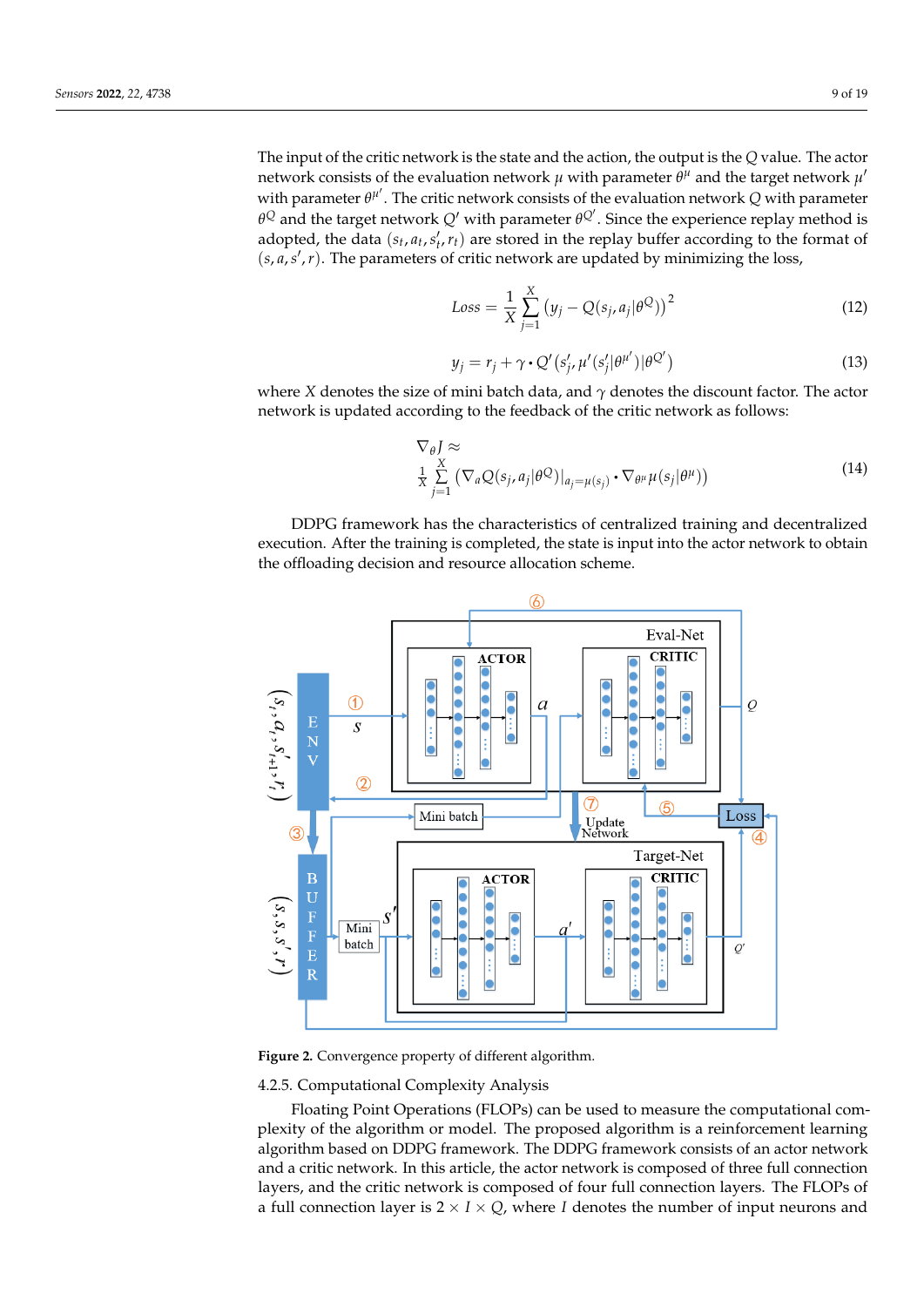*Q* denotes the number of output neurons. Therefore, the FLOPs of the actor network is  $\sum_{m=1}^3 2 \times I_m \times Q_m$ , and the FLOPs of the critic network is  $\sum_{m=1}^4 2 \times I_m \times Q_m$ . Since DDPG has the characteristics of centralized training and decentralized execution, whether the proposed framework can be implemented in a real time manner depends on the execution time of the actor network. For example, for a single core computer (2 GHz), its computing capacity is about 2 billion FLOPs per second, which is more than enough to be used to process the computation of the actor network according to network settings in this article. The specific network parameters are set in Section [5.1.](#page-10-1) Therefore, the proposed framework can be implemented in a real time manner.

## *4.3. Large Timescale Policy Based on Federated Learning*

In this subsection, for the purpose of protecting privacy and security, users are reluctant to send their data the central cloud server. However, in the process of neural network training, more data will generally bring better training performance. For the above two reasons, Federated Learning algorithm is introduced into reinforcement learning. Federated learning is essentially a distributed machine learning technology. Its goal is to realize joint modeling and improve the performance of Artificial Intelligence (AI) model on the basis of ensuring data privacy, security and legal compliance. Since different blocks of smart city have the characteristic of the same application types and different users, the horizontal federated learning is adopted in this article.

In horizontal federated learning, it can be regarded as a distributed training model based on samples, which distributes all data to different machines. Each machine downloads the model from the central server to train the model with local data, and then the training parameters are returned to the central server for aggregation. In this process, each machine is the same and complete model, which can work independently. The aggregation mode of network parameters is given by

<span id="page-9-1"></span>
$$
\Theta = \frac{1}{\sum_{k \in K} D_k} \sum_{i=k}^{K} D_k \Theta_k \tag{15}
$$

where  $D_k$  denotes the number of training samples on the *k*-th MEC server,  $\Theta_k$  and  $\Theta$  denote the parameter sets of the *k*-th MEC server and the central cloud, respectively. Specifically, the two-timescale training process is summarized in Algorithm [2.](#page-9-0)

<span id="page-9-0"></span>

| <b>Algorithm 2:</b> Training process                                            |  |  |
|---------------------------------------------------------------------------------|--|--|
| Randomly initialize critic network $Q$ and actor network $\mu$                  |  |  |
| Initialize target network $Q'$ and $\mu'$                                       |  |  |
| Initialize replay buffer $\phi$                                                 |  |  |
| for episode $t = 0, 1, \dots$ do                                                |  |  |
| for MEC $k = 0, 1, \ldots, K$ do                                                |  |  |
| Initialize state s                                                              |  |  |
| Select action $a_t = \mu(s) + \mathcal{N}, \mathcal{N}$ is an exploration noise |  |  |
| Execute action $a_t$ and observe reward $r_t$ and observe new state $s_{t+1}$   |  |  |
| Store transition $(s_t, a_t, r_t, s_{t+1})$ in $\Phi$                           |  |  |
| Sample a random mini batch of X transition $(s^X, a^X, s'^X, r^X)$ from $\Phi$  |  |  |
| Update critic network according to $(12)$ and $(13)$                            |  |  |
| Update actor network using the sampled policy gradient $(14)$                   |  |  |
| Update the target networks:                                                     |  |  |
| $\theta' = \tau \theta + (1 - \tau) \theta'$                                    |  |  |
| if episode $t == t_{aggregation}$ then                                          |  |  |
| Upload the parameters to the central cloud server according to $(15)$           |  |  |
| Download the parameters from the central cloud server to each MEC server        |  |  |
|                                                                                 |  |  |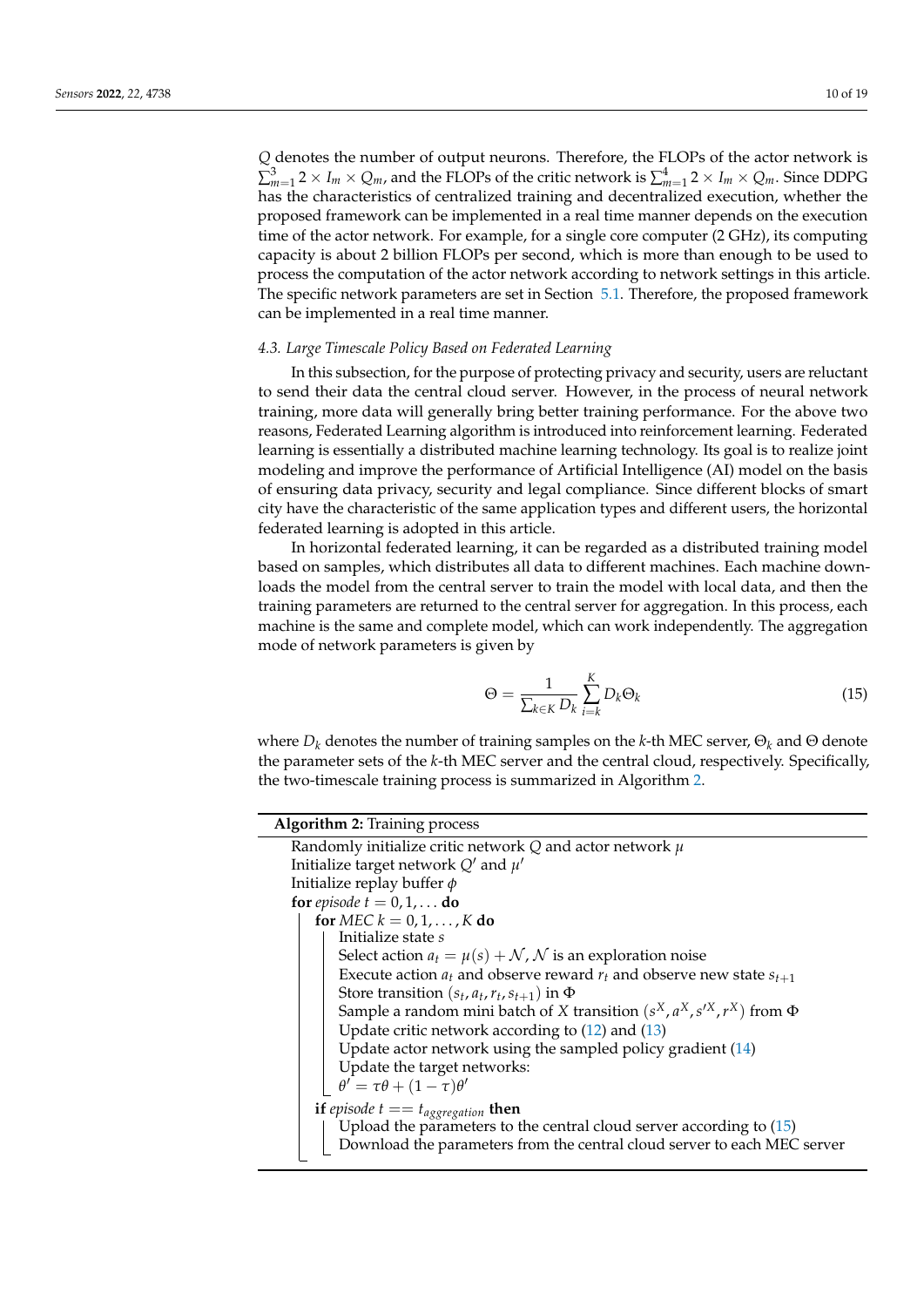# <span id="page-10-0"></span>**5. Performance Evaluation**

# <span id="page-10-1"></span>*5.1. Parameter Setting*

In this section, we evaluate the performance of our proposed algorithm for smart city. The experimental platform adopts DELL PowerEdge (DELL-R940XA, 4\*GOLD-5117, RTX2080Ti). The simulation software is Pycharm (Professional Edition). The corresponding environment configuration is Python3.7.6, CUDA 11.4, Pytorch 1.5.0. The actor network is composed of three full connection layers (40  $\times$  500, 500  $\times$  128, 128  $\times$  20), and the critic network is composed of four full connection layers (60  $\times$  1024, 1024  $\times$  512, 512  $\times$  300,  $300 \times 1$ ). Its activation function is RELU, and the output layer of actor network is tanh function to constraint the output value. Specifically, the simulation parameters of the system are presented in Table [2.](#page-11-0) The compared algorithms are as follows.

- Random Offload:the offloading scheme of each IoT device is determined randomly. If the task of IoT device is offloaded to the MEC server, the computing and communication resources are allocated according to the proportion of data size and computing workload, respectively. If the task is executed on the IoT device, the computing resource is allocated according to the delay threshold.
- Greedy: the task of the IoT device with good channel status is offloaded to the MEC server sequentially. Each IoT device occupies the least resources to ensure that more tasks can be offloaded to the MEC server subject to the delay threshold.
- DQN: DQN is a combination of Q-learning and deep neural network, which is used to deal with the discrete state and action problem. To solve the problem in this article, the continuous state space and action space need to be discretized [\[9](#page-17-7)[,28\]](#page-18-4).
- DDPG: DDPG is the basic algorithm of this article. It is a continuous reinforcement learning algorithm, which is composed of DQN and AC.
- FL-DDPG: FL-DDPG is an algorithm proposed in this article. Federated learning is introduced into reinforcement learning to solve the problem of resource allocation and offloading decision. Since FL-DDPG has the distributed characteristic, it can improve training performance while ensuring privacy and security.

# *5.2. Convergence Analysis*

In this subsection, the convergence performance of FL-DDPG and DDPG is shown in Figure [3.](#page-11-1) In this article, the Adam optimizer is adopted to train the FL-DDPG and DDPG networks. In the training process of FL-DDPG, it needs about 240,000 training episodes (3 h) to achieve a better convergence performance. From Figure [3,](#page-11-1) we observe that the convergence performance of FL-DDPG is better than that of DDPG. Since FL-DDPG aggregates the parameters of three MEC servers, it is easy to jump out of the local optimal solution. DQN algorithm discretizes the resources, and decides where each resource block should be allocated. Therefore, DQN algorithm has no resource allocation constraints (the allocated resources will never exceed the total resources), and directly pursues the minimization of energy consumption. The value range of the reward of DQN algorithm is  $0 < r < 1$ . Since DQN algorithm is a coarse-grained resource allocation scheme, the convergence performance of DDPG is better than that of DQN. Figure [4](#page-12-0) shows the training performance of different aggregation intervals in FL-DDPG algorithm. From Figure [4,](#page-12-0) it is observed that the training performance is the best when the aggregation interval is 30,000. When the aggregation interval is less or greater than 30,000, the training performance is not good. The reason for this is that there is not enough time to explore new environment when the aggregation interval is smaller. When the aggregation interval is larger, over-fitting is caused by too long exploration time. Therefore, the aggregation interval of 30,000 is adopted to train the network parameters in this article.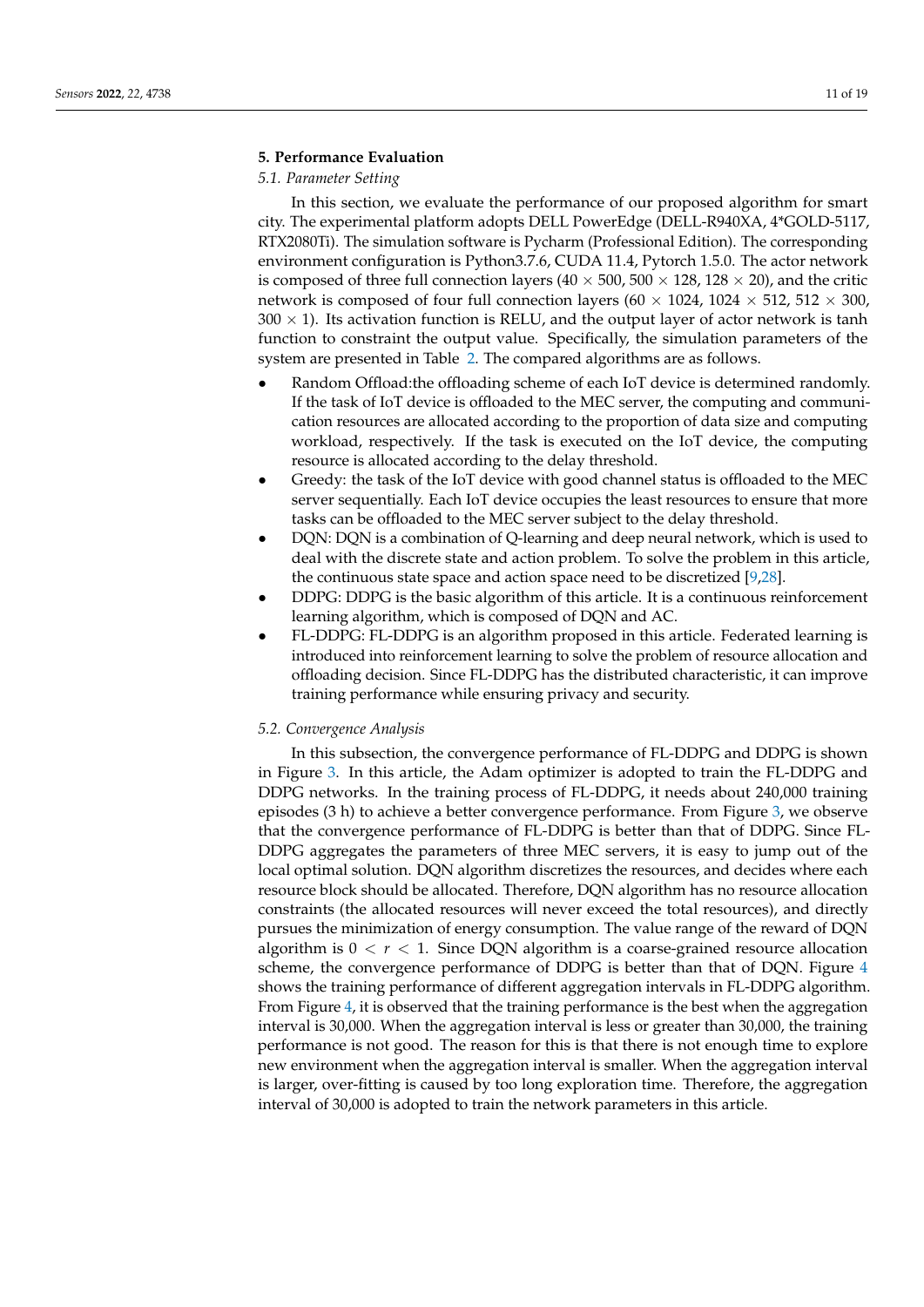| Parameter                            | Value                     |
|--------------------------------------|---------------------------|
| Number of IoT devices                | 30                        |
| Number of base stations              | 3                         |
| Number of MEC servers                | 3                         |
| Uplink/Downlink system Bandwidth     | 10 MHz                    |
| Transmission powers of user terminal | 1 W                       |
| Noise power                          | $-100$ dB                 |
| Size of task                         | $[5, 90]$ Kb              |
| Computing workload density           | [200, 700] CPU cycles/bit |
| Path loss model                      | $PL = 127 + 30log(dis)$   |
| Computing resources of local device  | $[2, 2.5]$ GHz            |
| Computing resources of MEC server    | 15 GHz                    |
| Delay threshold of IoT task          | $100 \text{ ms}$          |
| episode                              | 240,000                   |
| Mini batch                           | 100                       |
| Buffer size                          | 20,000                    |
| Critic network learning rate         | 0.001                     |
| Actor network learning rate          | 0.0001                    |
| Optimizer                            | Adam                      |

<span id="page-11-0"></span>**Table 2.** Parameter descriptions.

<span id="page-11-1"></span>

**Figure 3.** Convergence property of different algorithm.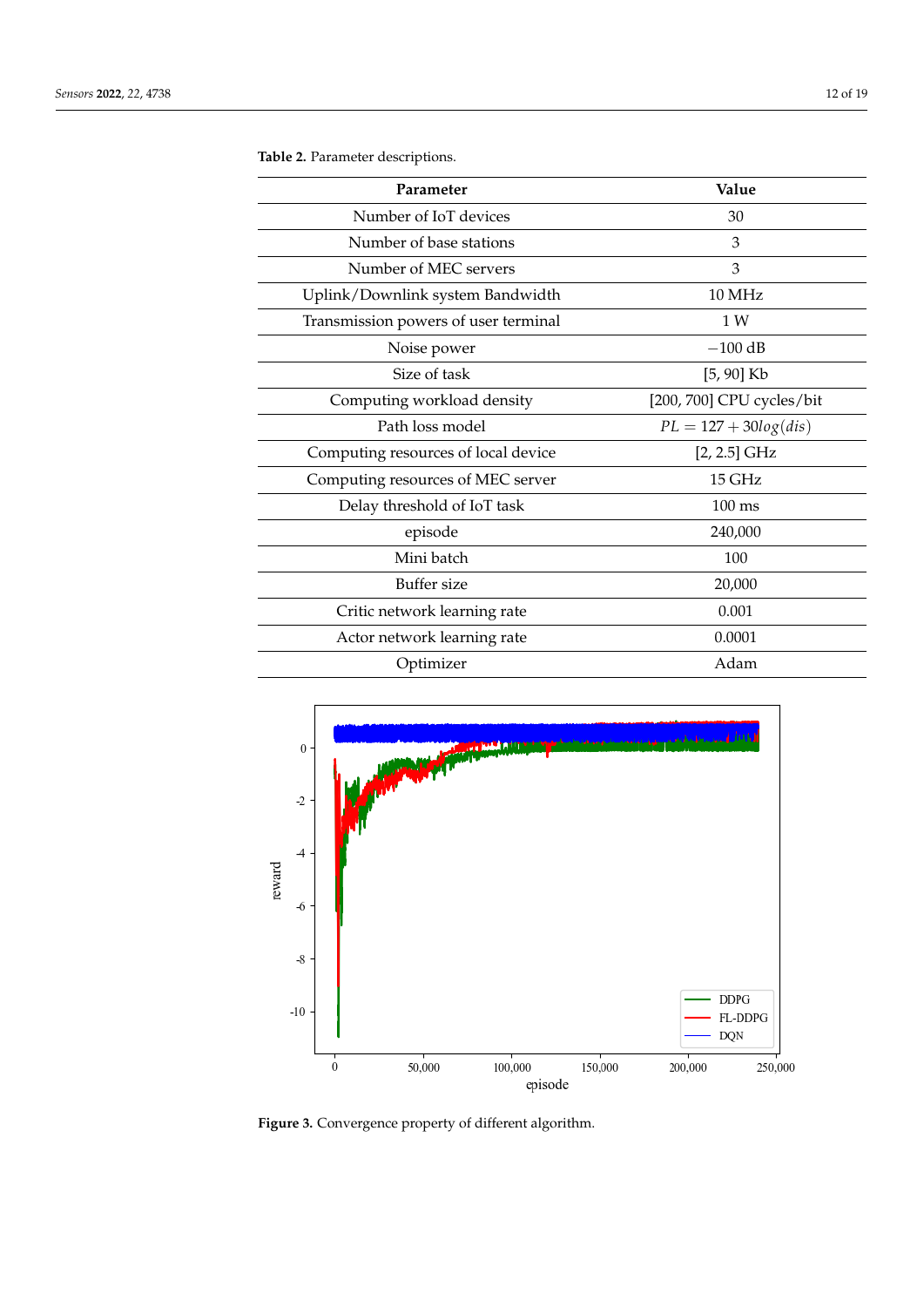<span id="page-12-0"></span>

**Figure 4.** Performance evaluation on aggregation interval.

#### *5.3. Performance Comparison*

In this subsection, the performance evaluation of different algorithms is shown in Figures [5](#page-13-0)[–7.](#page-14-0) Figure [5](#page-13-0) shows the reward of different algorithms in terms of the system bandwidth. As the system bandwidth increases, more and more IoT tasks can be offloaded to the MEC server. Therefore, the energy consumption of IoT devices is reduced and the reward is increased in Figure [5.](#page-13-0) We can observe that the reward of FL-DDPG is higher than that of other algorithms. The reason can be obtained by analyzing each algorithm in detail, which is as follows. The DDPG algorithm only adopts one network model to train the decision-making scheme, which is easy to fall into local solution. Compared with DDPG and FL-DDPG, the DQN algorithm discretizes resources, which is a coarse-grained resource allocation scheme. Since DDPG algorithm is a fine-grained resource allocation scheme, the performance of DDPG algorithm is better than DQN algorithm. The GREEDY algorithm offloads the tasks generated by IoT devices with good network status to the MEC server. The algorithm only optimizes the communication resources, does not jointly optimize the communication resources and computing resources. The RANDOM algorithm is to randomly offload the tasks generated by IoT devices to the MEC server for execution. Further, we can observe that there is a little performance difference between DDPG and FL-DDPG algorithms when the system bandwidth is 5, 9, 10, 11 and 12. The reward of FL-DDPG is 1.3%, 1.1% and 1% higher than that of DDPG when the system bandwidth is 5, 9 and 10, respectively. The reason is that when the system bandwidth is very small, most of the tasks generated by IoT devices cannot be offloaded to the MEC server and can only be processed on the IoT devices. Since processing tasks on IoT devices do not involve the allocation of MEC computing resources and communication resources, the decision-making environment is simplified. Moreover, the energy consumption caused by a large number of IoT devices processing will drown out the energy consumption of transmission caused by offloading. When the system bandwidth is larger, most of the tasks generated by IoT devices can be offloaded to the MEC server. The reason for this is the same as above. Therefore, when the resources are in extreme situations, the exploration environment of reinforcement learning becomes relatively simple, resulting in a little performance difference between DDPG and FL-DDPG. In actual equipment deployment, these two extreme situations are generally not selected in terms of the cost and the quality of service. There is a large performance difference between DDPG and FL-DDPG algorithms when the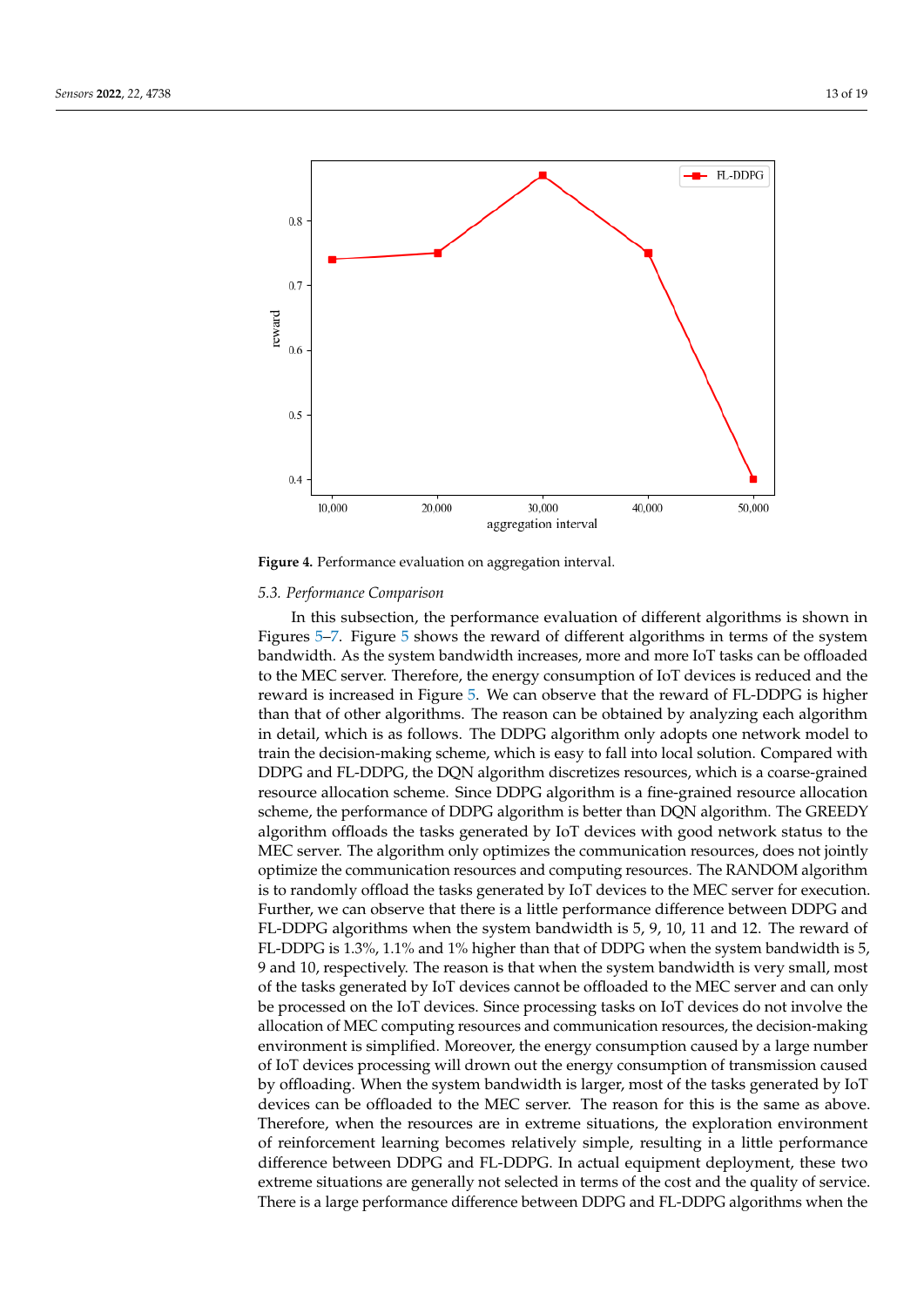system bandwidth is 6 and 7. The reward of FL-DDPG is 12% and 10% higher than that of DDPG when the system bandwidth is 6 and 7, respectively. When the system bandwidth is moderate, the decision-making environment becomes complex. The more complex the decision-making environment is, the greater the probability of DDPG algorithm falling into the local optimal solution is. Since the FL-DDPG algorithm aggregates the training parameters of three network models, it is easy to jump out of the local optimal solution.

<span id="page-13-0"></span>

**Figure 5.** Performance evaluation on reward.

<span id="page-13-1"></span>

**Figure 6.** Performance evaluation on energy consumption.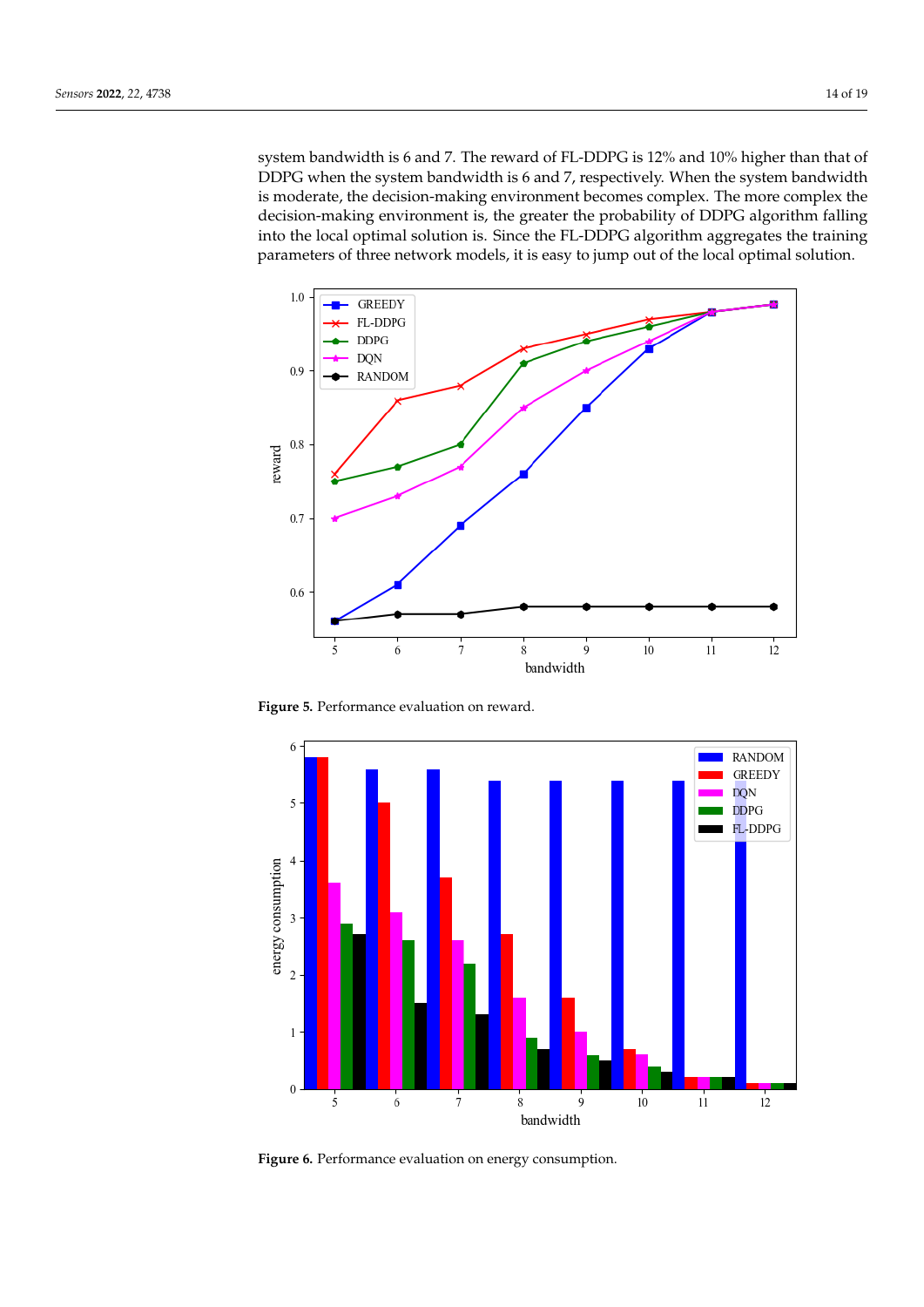<span id="page-14-0"></span>

**Figure 7.** Performance evaluation on reward when the delay threshold is different.

Figure [6](#page-13-1) shows the mean energy consumption of different algorithms in terms of the system bandwidth. From Figure [6,](#page-13-1) it is observed that the mean energy consumption of FL-DDPG algorithm is less than other algorithms. In the setting of reward, there is a negative exponential relationship between energy consumption and reward. Therefore, Figures [6](#page-13-1) and [5](#page-13-0) are one-to-one correspondence.

Figure [7](#page-14-0) shows the reward of different algorithms in terms of the delay threshold. In this article, since these tasks generated by IoT devices are not very strict on the response time, the delay threshold is set to the same. From Figure [7,](#page-14-0) it is observed that the reward increases when the delay threshold increases. The reason is that when the delay threshold increases, more tasks can be offloaded to the MEC server and completed within the delay threshold. Therefore, the energy consumption of IoT devices is reduced and the reward is increased. Figure [8](#page-15-0) shows the delay of different algorithms in the same environment configuration. The delay of five algorithms is less than the delay threshold (0.1 s).

# *5.4. Analysis of Offload Location*

Figures [9](#page-15-1) and [10](#page-16-0) show the offloading location of FL-DDPG when the system bandwidth is 5 MHz and 10 MHz. In this experiment, the X-axis denotes the number of episodes, the Yaxis denotes the IoT device index, and the Z-axis denotes the offloading location. The value range of the offloading location is 0, 1. Value 0 indicates that the task is processed on the IoT device, value 1 indicates that the task is offloaded to the MEC server. From Figures [9](#page-15-1) and [10,](#page-16-0) it is observed that the number of red points is less when the system bandwidth is 10 MHz. Figures [9](#page-15-1) and [10](#page-16-0) indicate that more tasks are offloaded to the MEC server when the system bandwidth increases. From Figure [9,](#page-15-1) we can observe that all tasks of IoT device 6 are not offloaded to the MEC server when the system bandwidth is 5 MHz. The reason is that the task of IoT device 6 has the characteristics of large amounts of data and low computing workload. If the task of IoT devices 6 is offloaded to the MEC server, it will consume a lot of bandwidth and a small amount of the MEC computing resources. Obviously, in the case of limited resources, it is unreasonable to offload the task to the MEC server. Therefore, all tasks of IoT device 6 are processed on the IoT device.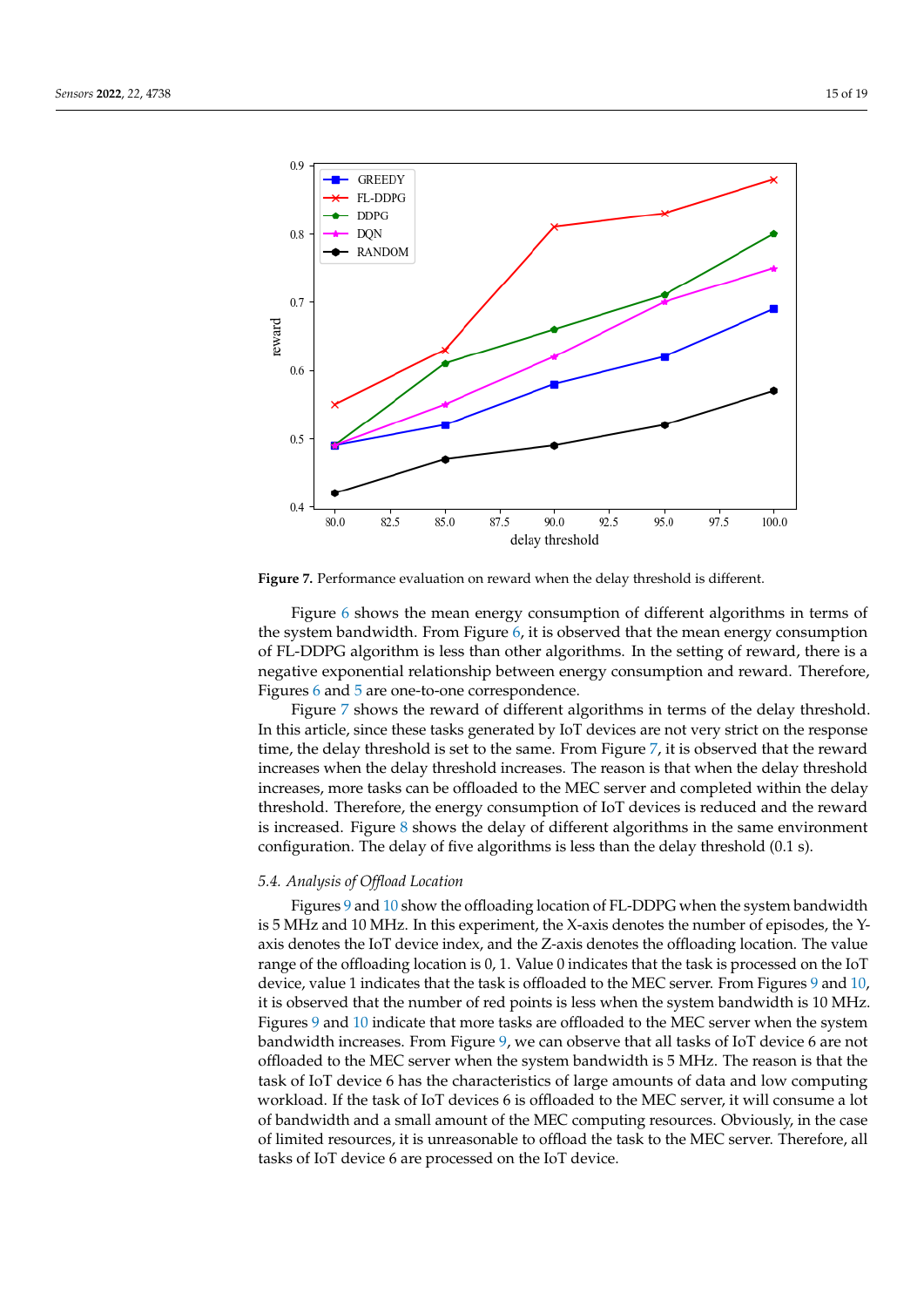<span id="page-15-0"></span>

**Figure 8.** Delay of different algorithms.

<span id="page-15-1"></span>

**Figure 9.** System bandwidth *B* = 5 MHz.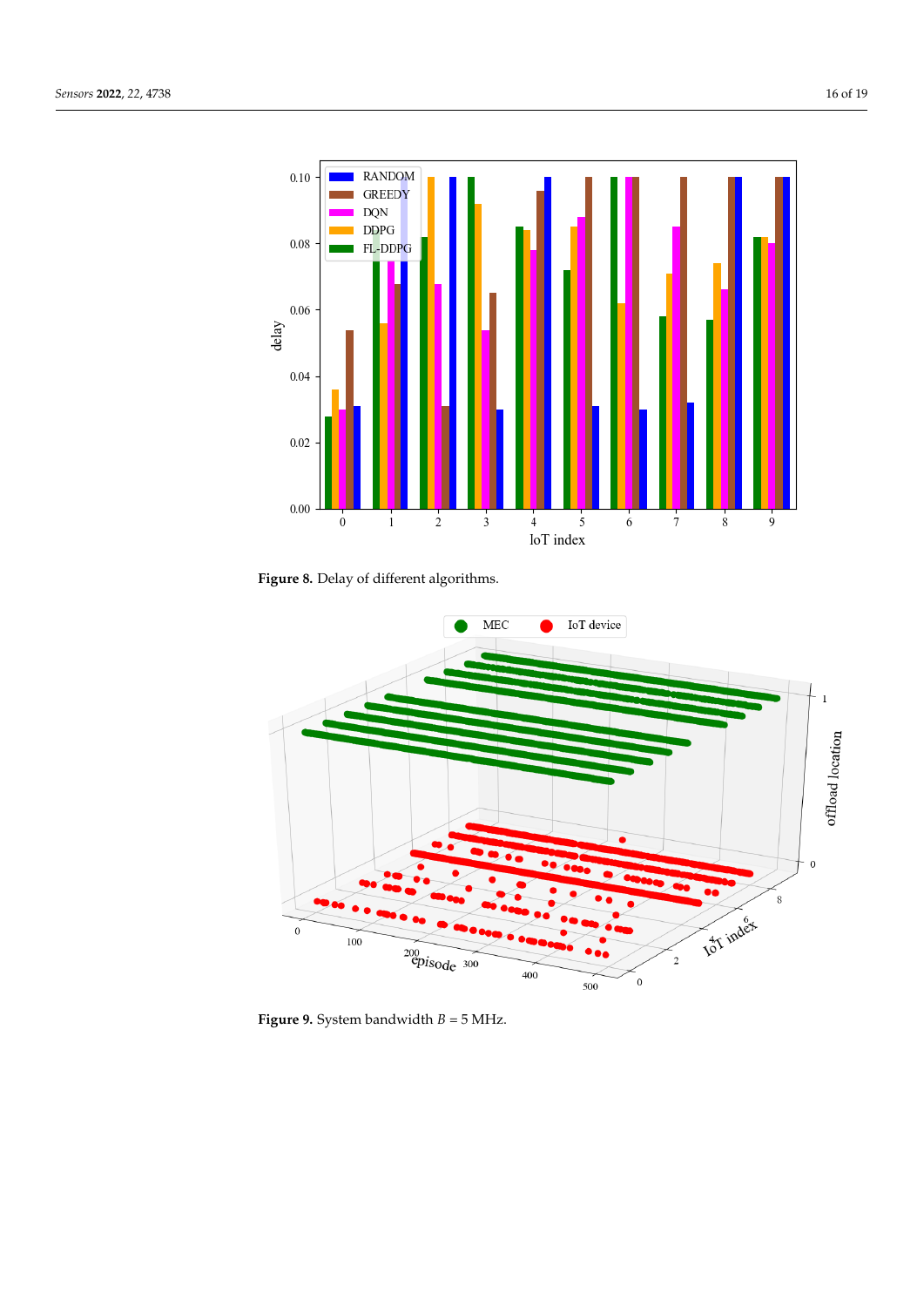<span id="page-16-0"></span>

**Figure 10.** System bandwidth  $B = 10$  MHz.

#### **6. Conclusions**

In this article, a joint optimization problem of task offloading and resource allocation based on privacy protection for smart city is formulated to minimize the energy consumption of all IoT devices. First, the deep reinforcement learning algorithm based on DDPG framework is proposed to solve the mixed-integer nonlinear programming problem. Then, in order to protect user privacy and improve training performance, the federated learning is introduced into the DDPG framework. To this end, the two-timescale FL-DDPG algorithm is proposed to optimize the above problem. Specifically, the small timescale is to train the DDPG network and the large timescale is to aggregate the parameters of DDPG network. In this way, the privacy of users is not only protected, but also the performance of the algorithm is improved. We provide numerical simulation results in terms of the convergence property, reward, and energy consumption, which shows that our proposed algorithm has better performance.

**Author Contributions:** X.C. performed the literature reading, algorithm coding and experiment. G.L. provided guidance, strcturing and proofreading of the article. All authors have read and agreed to the published version of the manuscript.

**Funding:** This work was supported by Shaanxi Key R&D Program (NO.2018ZDCXL-GY-04-03-02).

**Institutional Review Board Statement:** Not applicable.

**Informed Consent Statement:** Not applicable.

**Data Availability Statement:** Data available on request from the authors.

**Conflicts of Interest:** The authors declare no conflict of interest.

#### **Abbreviations**

The following abbreviations are used in this manuscript:

| MEC     | Mobile Edge Computing                                 |
|---------|-------------------------------------------------------|
| ЮT      | Internet of Things                                    |
| DDPG    | Deep Deterministic Policy Gradient                    |
| FL-DDPG | Federated learning-Deep Deterministic Policy Gradient |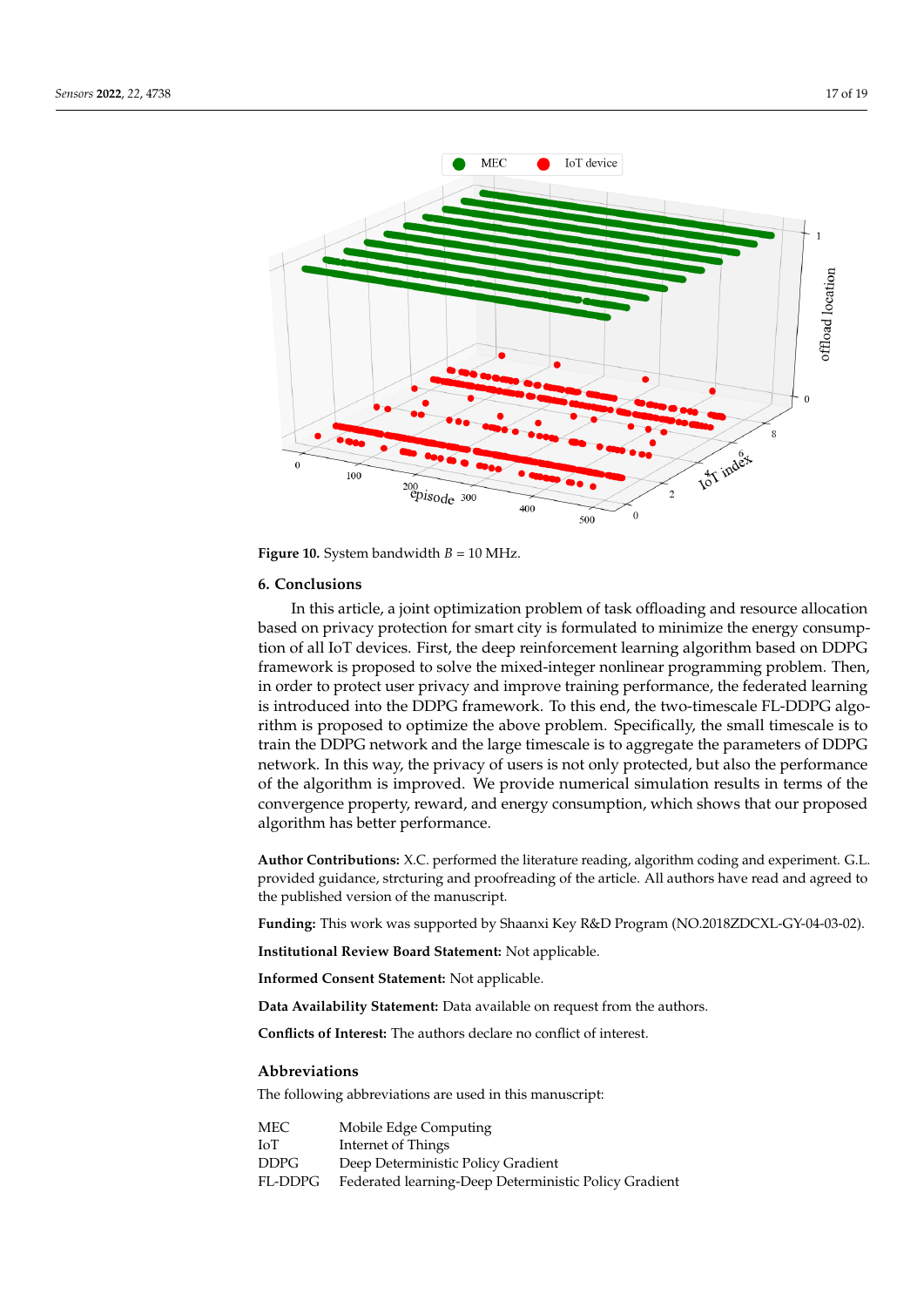| <b>OFDMA</b> | Orthogonal Frequency Division Multiple Access |
|--------------|-----------------------------------------------|
| OoE          | Quality of Experience                         |
| QoS          | Quality of Service                            |
| <b>DQN</b>   | Deep Q Network                                |
| AC           | Actor-Critic                                  |
| <b>MDP</b>   | <b>Markov Decision Process</b>                |
| <b>FLOPs</b> | <b>Floating Point Operations</b>              |
| AI           | Artificial Intelligence                       |
|              |                                               |

#### **References**

- <span id="page-17-0"></span>1. Hu, Y.C.; Patel, M.; Sabella, D.; Sprecher, N.; Young, V. Mobile edge computing—A key technology towards 5G. *ETSI White Pap.* **2015**, *11*, 1–16.
- <span id="page-17-1"></span>2. ETSI; MECISG. *Mobile Edge Computing-Introductory Technical White Paper*; ETSI: Sophia Antipolis, France, 2014.
- <span id="page-17-2"></span>3. Ding, Y.; Liu, C.B.; Zhou, X.; Liu, Z.; Tang, Z. A code-oriented partitioning computation offloading strategy for multiple users and multiple mobile edge computing servers. *IEEE Trans. Ind. Inform.* **2019**, *16*, 4800–4810. [\[CrossRef\]](http://doi.org/10.1109/TII.2019.2951206)
- <span id="page-17-3"></span>4. Dab, B.; Aitsaadi, N.; Langar, R. Joint optimization of offloading and resource allocation scheme for mobile edge computing. In Proceedings of the 2019 IEEE Wireless Communications and Networking Conference (WCNC), Marrakech, Morocco, 15–18 April 2019; pp. 1–7.
- <span id="page-17-4"></span>5. Zhang, Z.Y.; Zhou, H.; Li, D.W. Joint Optimization of Multi-user Computing Offloading and Service Caching in Mobile Edge Computing. In Proceedings of the 2021 IEEE/ACM 29th International Symposium on Quality of Service (IWQOS), Virtual Conference, 10–12 June 2022; pp. 1–2.
- <span id="page-17-5"></span>6. Jin, Z.L.; Zhang, C.B.; Jin, Y.F.; Zhang, L.J.; Su, J. A Resource Allocation Scheme for Joint Optimizing Energy-Consumption and Delay in Collaborative Edge Computing-Based Industrial IoT. *IEEE Trans. Ind. Inform.* **2022**, *18*, 6236–6243. [\[CrossRef\]](http://dx.doi.org/10.1109/TII.2021.3125376)
- <span id="page-17-6"></span>7. Zhang, Q.; Gui, L.; Hou, F.; Chen, J.C.; Zhu, S.C.; Tian, F. Dynamic task offloading and resource allocation for mobile-edge computing in dense cloud RAN. *IEEE Internet Things J.* **2020**, *7*, 3282–3299. [\[CrossRef\]](http://dx.doi.org/10.1109/JIOT.2020.2967502)
- <span id="page-17-21"></span>8. Liang, Z.; Liu, Y.; Lok, T.M.; Huang, K.B. Multi-cell mobile edge computing: Joint service migration and resource allocation. *IEEE Trans. Wirel. Commun.* **2021**, *20*, 5898–5912. [\[CrossRef\]](http://dx.doi.org/10.1109/TWC.2021.3070974)
- <span id="page-17-7"></span>9. Li, J.H.; Zhao, J.H.; Sun, X.K. Deep Reinforcement Learning Based Wireless Resource Allocation for V2X Communications. In Proceedings of the 2021 13th International Conference on Wireless Communications and Signal Processing (WCSP), Changsha, China, 20–22 October 2021; pp. 1–5.
- <span id="page-17-8"></span>10. Chen, L.; Wu, J.G.; Zhang, J.; Dai, H.N.; Long, X.; Yao, M.Y. Dependency-aware computation offloading for mobile edge computing with edge-cloud cooperation. *IEEE Trans. Cloud Comput.* **2020**, *accepted*. [\[CrossRef\]](http://dx.doi.org/10.1109/TCC.2020.3037306)
- <span id="page-17-9"></span>11. Wu, H.M.; Wolter, K.; Jiao, P.F.; Deng, Y.J.; Zhao, Y.B.; Xu, M.X. EEDTO: An energy-efficient dynamic task offloading algorithm for blockchain-enabled IoT-edge-cloud orchestrated computing. *IEEE Internet Things J.* **2020**, *8*, 2163–2176. [\[CrossRef\]](http://dx.doi.org/10.1109/JIOT.2020.3033521)
- <span id="page-17-10"></span>12. McMahan, B.; Moore, E.; Ramage, D.; Hampson, S.; Arcas, B.A. Communication-Efficient Learning of Deep Networks from Decentralized Data. In Proceedings of the 20th International Conference on Artificial Intelligence and Statistics, Fort Lauderdale, FL, USA, 20–22 April 2017; pp. 1273–1282.
- <span id="page-17-11"></span>13. Kulkarni, V.; Kulkarni, M.; Pant, A. Survey of personalization techniques for federated learning. In Proceedings of the 2020 Fourth World Conference on Smart Trends in Systems, Security and Sustainability (WorldS4), London, UK, 1 October 2020; pp. 794–797.
- 14. Messaoud, S.; Bradai, A.; Ahmed, O.B.; Quang, P.T.A.; Atri, M.; Hossain, M.S. Deep federated Q-learning-based network slicing for industrial IoT. *IEEE Trans. Ind. Inform.* **2020**, *17*, 5572–5582. [\[CrossRef\]](http://dx.doi.org/10.1109/TII.2020.3032165)
- <span id="page-17-12"></span>15. Zhan, Y.F.; Zhang, J.; Hong, Z.C.; Wu, L.J.; Li, P.; Guo, S. A survey of incentive mechanism design for federated learning. *IEEE Trans. Emerging Top. Comput.* **2022**, *10*, 1035–1044. [\[CrossRef\]](http://dx.doi.org/10.1109/TETC.2021.3063517)
- <span id="page-17-13"></span>16. IBM. IBM and Nokia Siemens Networks Announce World's First Mobile Edge Computing Platform. 2013. Available online: <http://www-03.ibm.com/press/us/en/pressrelease/40490.wss> (accessed on 4 March 2013).
- <span id="page-17-14"></span>17. Dhelim, S.; Ning, H.S.; Farha, F.; Chen, L.M.; Atzori, L.; Daneshmand, M. IoT-enabled social relationships meet artificial social intelligence. *IEEE Internet Things J.* **2021**, *8*, 17817–17828. [\[CrossRef\]](http://dx.doi.org/10.1109/JIOT.2021.3081556)
- <span id="page-17-15"></span>18. Aung, N.; Dhelim, S.; Chen, L.M.; Zhang, W.Y.; Lakas, A.; Ning, H.S. VeSoNet: Traffic-Aware Content Caching for Vehicular Social Networks based on Path Planning and Deep Reinforcement Learning. *arXiv* **2021**, arXiv:2111.05567.
- <span id="page-17-16"></span>19. Li, Y.Q.; Wang, X.; Gan, X.Y.; Jin, H.M.; Fu, L.Y.; Wang, X.B. Learning-aided computation offloading for trusted collaborative mobile edge computing. *IEEE Trans. Mob. Comput.* **2019**, *19*, 2833–2849. [\[CrossRef\]](http://dx.doi.org/10.1109/TMC.2019.2934103)
- <span id="page-17-17"></span>20. Apostolopoulos, P.A.; Tsiropoulou, E.E.; Papavassiliou, S. Cognitive data offloading in mobile edge computing for internet of things. *IEEE Access* **2020**, *8*, 55736–55749. [\[CrossRef\]](http://dx.doi.org/10.1109/ACCESS.2020.2981837)
- <span id="page-17-18"></span>21. Abd, E.M.; Abualigah, L.; Ibrahim, R.A.; Attiya, I. IoT Workflow Scheduling Using Intelligent Arithmetic Optimization Algorithm in Fog Computing. *Comput. Intell. Neurosci.* **2021**, *2021*, 9114113.
- <span id="page-17-19"></span>22. Attiya, I.; Abd, E.M.; Abualigah, L.; Nguyen, T.N.; Abd, E.; Ahmed, A. An improved hybrid swarm intelligence for scheduling iot application tasks in the cloud. *IEEE Trans. Ind. Inform.* **2022**, *18*, 6264–6272. [\[CrossRef\]](http://dx.doi.org/10.1109/TII.2022.3148288)
- <span id="page-17-20"></span>23. Ning, Z.L.; Wang, X.J.; Rodrigues, J.J.; Xia, F. Joint computation offloading, power allocation, and channel assignment for 5G-enabled traffic management systems. *IEEE Trans. Ind. Inform.* **2019**, *15*, 3058–3067. [\[CrossRef\]](http://dx.doi.org/10.1109/TII.2019.2892767)